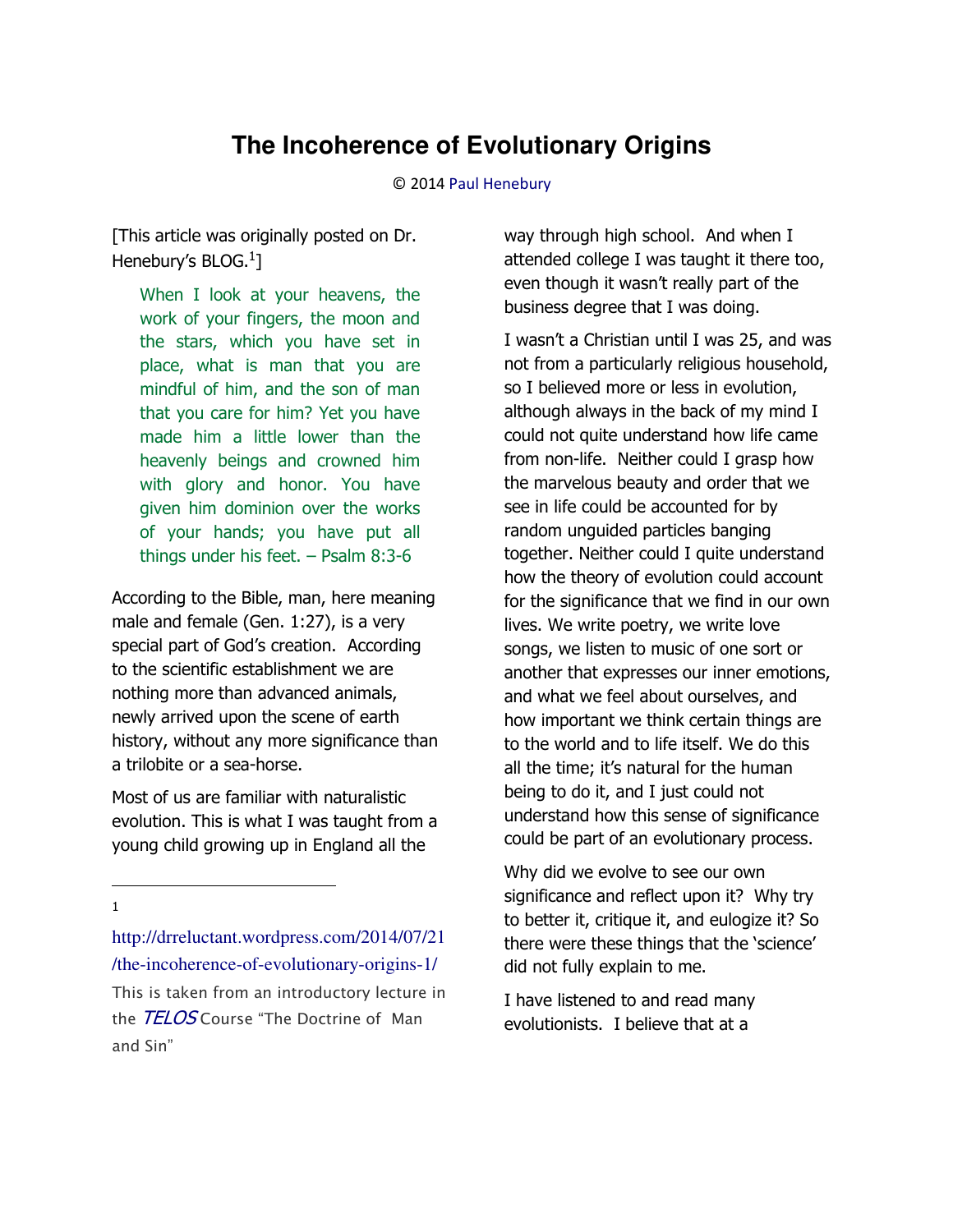# fundamental level, *Evolution is the creation myth of the secularist, of the unbeliever.*

They don't want to believe in the Creator. They don't want to believe that there is a God whom they have to face. Therefore, as theologian Millard Erickson tells us in his *Christian Theology*,  $(2<sub>nd</sub>$  ed. 501f.), they have a group of processes into which they pour their faith, which, superficially at least, produce and explain everything that is, including all the diversity of life. All that is needed is 'a combination of atoms, motion, time, and chance.' As Erickson says, no attempt is made to account for these givens; they are simply there, the basis of everything else.

Now this is certainly true. Anybody who believes in evolution will not even try to think behind the ramifications of what they're saying, and will not try to give an explanation for the processes that they say delivered up to us "reality" (which they can scarcely define), as we presently experience it. It is just *there*they say. It all could have been any other way, but it just happened to be *this* way. One famous scientist said that the reason that the world is the way it is, is because it *was* the way that it is. In other words, just things are the way that they are and there's no real reason behind it; no personality, no Creator to guide it or to give it any further significance than just accidental occurrences. All of the matter and energy in the universe, and all of the different combinations of it came from a Big Bang, and the far future scenarios for the universe are either freeze or fry. We're

either going to just freeze, as entropy completely disintegrates, or we're going to fry as the whole thing burns up.

In between the Big Bang and the big freeze there is no significance or meaning other than what we can find in and of ourselves. We make it all up. There is no great explanation, there is no providential plan. Life came from non-life by lightning hitting a "pre-biotic" ('prior to life') pond. Scientific laws weren't laws until after these things conveniently came together. We should not see ourselves as anything more significant than temporary cosmic accidents.

#### **Seven Basic (Silly) Assumptions**

Someone has said that, "The basic assumptions of evolution are:

- 1. Inorganic chemicals gave rise to life (belief in spontaneous generation – in modern garb).
- 2. Spontaneous generation only happened once. (They believe it only happened once because it is such an astronomically absurdly impossible thing to even postulate. Though some think it happened many times).
- 3. All living organisms are therefore related (IF the first two statements are true)
- 4. Single celled organisms [protozoa] gave rise to multi-celled organisms [metazoa]
- 5. Invertebrates are all related
- 6. Invertebrates gave rise to vertebrates
- 7. From fish we get amphibians, reptiles, birds, and mammals."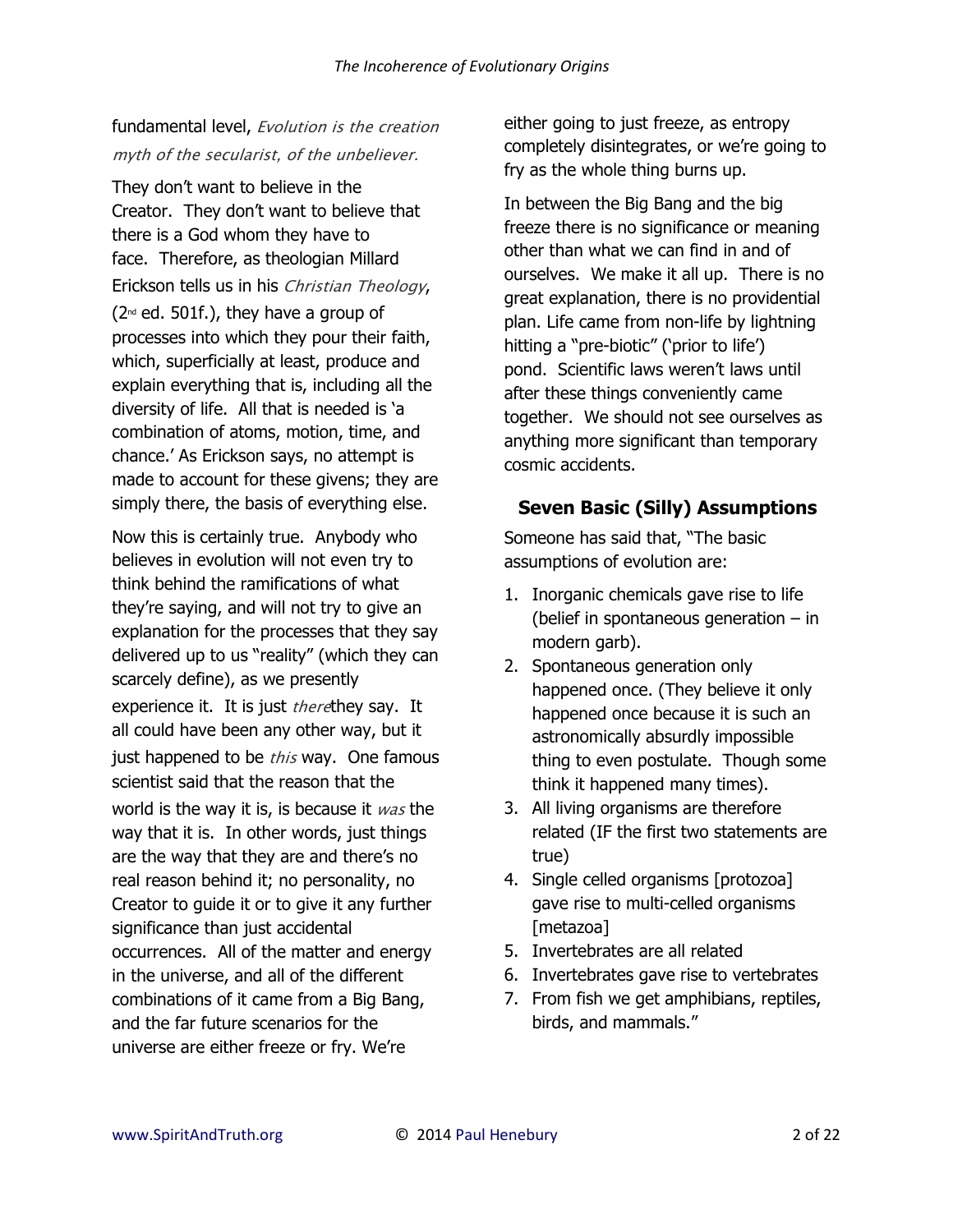These are taken from a book by G.A. Kerkut called *Implications of Evolution.* One wonders if he really thought through the "implications"!

Those are of the seven basic assumptions that evolutionists make about evolution. Other assumptions are made about reality. For example, that morals, or the laws of thought are culturallyconditioned; that there is a correlation between what is in man's mind and what is outside of man's mind, and that correlation can be studied, analyzed, and mathematically predicted in terms of art, architecture, technology, and of course, the "science of evolution."

But why and how did the amazing finetuning in the universe evolve? A finetuning whereby the universe itself seems to be particularly the way it is so that life can exist upon this planet. Well, if it didn't, we wouldn't be here asking about it!" And that's an answer? These and other presuppositions evolutionists have. They don't really try to see the convenience of it all; let alone the significance. They just try to ignore the coincidences and ignore the signals of design and purpose all around them while believing an incredible and oftdisproved theory.

#### **The Fusion of Confusion**

Evolutionists, except the rather small coterie of Theistic ones, believe every complex and meticulously ordered thing got here through mechanisms which we neither see now nor can see in the evidence left in the past. Even our cognitive faculties and the immaterial laws

of logic and number "evolved." The Big Bang is the most popular notion of the origin of the universe at the present time, although there is a significant lobby of dissidents. The Big Bang is an explosion. All explosions are chaotic, disorderly things. (The Big Bang exploded  $flat - not in all directions$ . In other ways it would have been like every other explosion: confused and irrational.

But from this chaos the vast complexity of the first life sprang: not, it is true, overnight, but over billions of years. From this incoherence the coherent came. Do we ever see coherence, in the form of sequenced "specified" complexity, arise out of chaos and disorder? No we do not. Nothing self-orders in complex and specific ways without a code. And a code needs someone to write it. But evolutionary naturalism requires just the opposite.

Furthermore, as we, the observers, recognize and analyze the coherence in the world, our standing (or existence) as observers must be accounted for. This was one of the questions asked by Richards and Gonzalez in their book *The* 

*Privileged Planet.* It is a good question. Why is the world comprehensible? Why can we do science?

This question must be addressed by creationists and evolutionists. It cannot be ducked on the pretext that evolution does not concern itself with such matters. Biological evolution does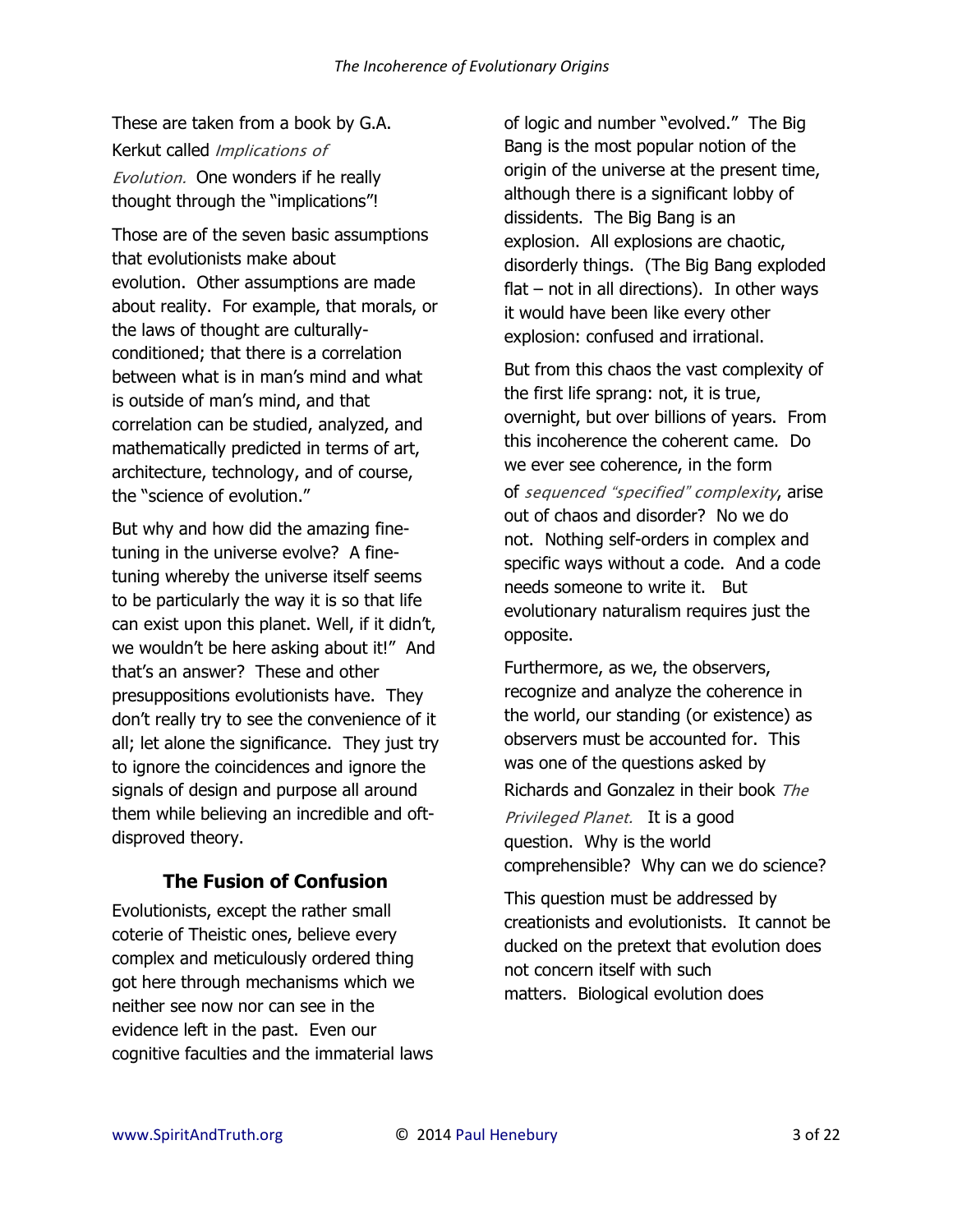not. But there is such a thing as "chemical evolution". There is even a [Center](http://centerforchemicalevolution.com/about)<sup>2</sup> for it!

One prominent evolutionist puts the matter clearly:

One has only to contemplate the magnitude of this task, to concede that the spontaneous generation of a living organism is impossible. Yet, here we are as a result, I believe, of spontaneous generation."<sup>3</sup>

We must not link this use of "spontaneous generation" with the old idea that new life arises from rotting meat. Once this is kept in mind there is nothing wrong with Wald's use of the term. But talk about the power of presuppositions! He believes in the impossible. And as we shall see, it is not one isolated "impossibility" that evolutionists have to swallow. In fact, it is not even the first.

Has this kind of evolution (a form of abiogenesis) ever been demonstrated? It has not [\(link](https://answersingenesis.org/origin-of-life/primordial-soup/attempts-trace-life-back-chemical-origins-maps-willful-ignorance-hunters/)<sup>4</sup>). One creationist writer comments:

After decades of investigation, no environment has been discovered that facilitates abiogenesis. The richest inventory of chemical compounds have been zapped, irradiated, dried, rehydrated, and subjected to a host of parameters. All of these processes, however,

<sup>2</sup> <http://centerforchemicalevolution.com/about>

have resulted in disorganized matter. In order to provide an appropriate framework for life, a machinist would still be necessary, one who could construct several thousand specific proteins, nucleic acids, carbohydrates, vitamins, and lipids in their exact configurations, all the while maintaining the integrity of each molecule in the collection*.* 5

#### Also, as Meyer explains,

Every choice the investigator makes to actualize one condition and exclude another – to remove one by-product and not another – imparts information into the system. Therefore, whatever "success" these experiments have achieved in producing biologically relevant compounds occurs as a direct result of the activity of the experimentalist – a conscious, intelligent, deliberative mind – performing the experiments.<sup>6</sup>

To an evolutionist this means that "when" somebody produces organic cells from its constituents the cry will go up, "We have discovered the conditions in which life arose." But would it? While some confidence in the deliverances of science, even defined in reductionistic tones, is warranted, and the great successes of scientists lend encouragement to the belief that more is to come, it is extremely

 $\overline{a}$ 

l

<sup>&</sup>lt;sup>3</sup> George Wald, *The Molecular Basis of Life*, 339

<sup>4</sup>  [https://answersingenesis.org/origin-of](https://answersingenesis.org/origin-of-life/primordial-soup/attempts-trace-life-back-chemical-origins-maps-willful-ignorance-hunters/)[life/primordial-soup/attempts-trace-life-back](https://answersingenesis.org/origin-of-life/primordial-soup/attempts-trace-life-back-chemical-origins-maps-willful-ignorance-hunters/)[chemical-origins-maps-willful-ignorance](https://answersingenesis.org/origin-of-life/primordial-soup/attempts-trace-life-back-chemical-origins-maps-willful-ignorance-hunters/)[hunters/](https://answersingenesis.org/origin-of-life/primordial-soup/attempts-trace-life-back-chemical-origins-maps-willful-ignorance-hunters/) 

<sup>&</sup>lt;sup>5</sup> Brian Thomas, *Origin of Life Research Still* Dead.

<sup>6</sup> Stephen C. Meyer, Signature in the Cell, 335.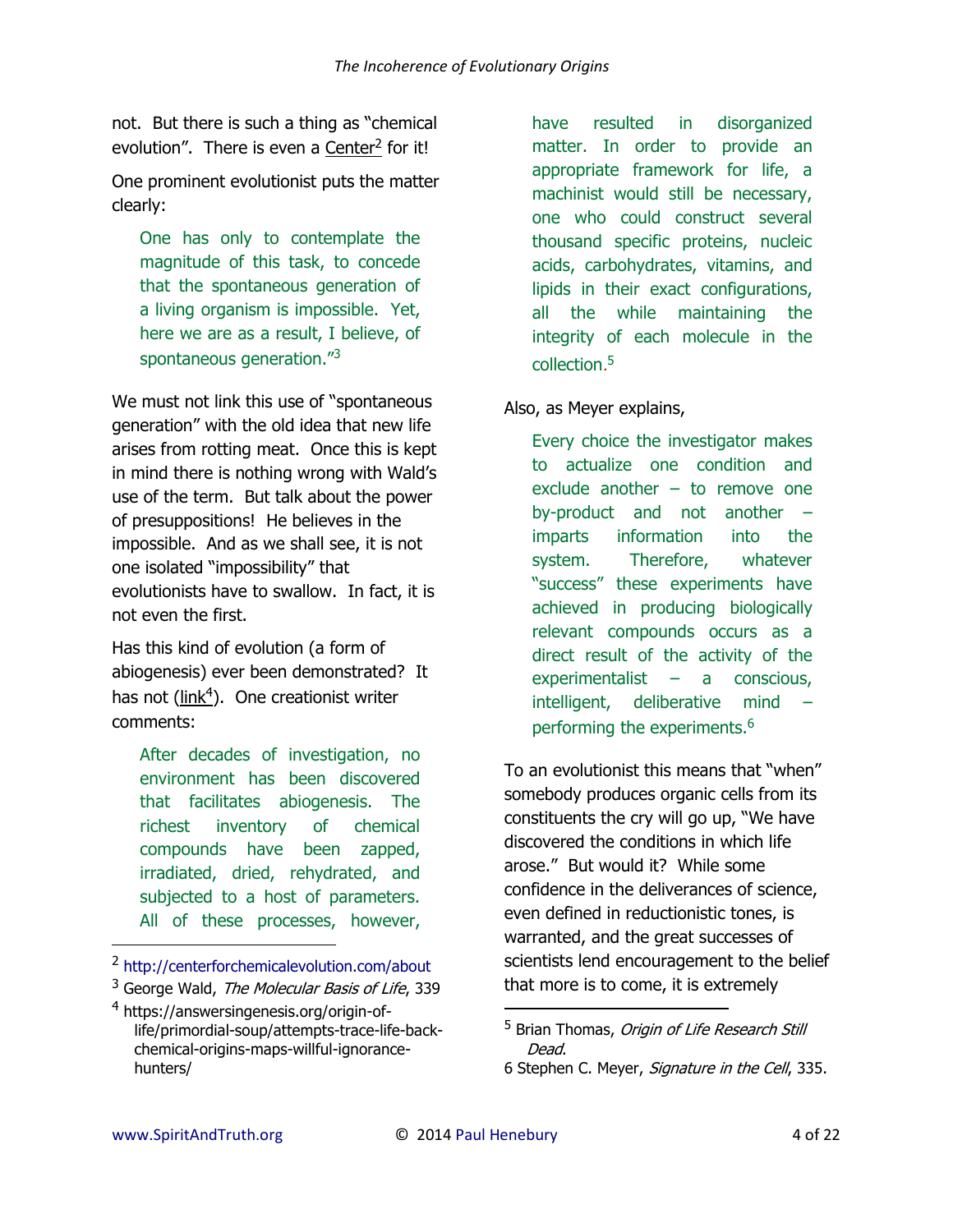doubtful that any of these successes have any logical connection to belief in evolution. Scientists holding to evolution have done marvelous things, and so have scientists *not* holding to evolution. But the principle of testing competing hypotheses is not bettered by a belief which itself has failed to substantiate any of its major tenets.

To any other person any announcement that scientists have found the original environment for life would only prove that trained scientists, knowing the constituents of cellular organisms, have replicated what was (perhaps) previously done. It would certainly not prove it was achieved by undirected mindless processes. If evolutionists could do such a thing (and they can't), they would, in their announcements, be sure to divert attention away from the designed and controlled laboratory conditions and the training and funding of the scientists.

# **The Blind and Ignorant Watchmaker**

Richard Dawkins wrote,

Biology is the study of complicated things that give the appearance of having been designed for a purpose.<sup>7</sup>

We all know this quote, but behind it lies a steely determination not to recognize what we all do recognize in every other walk of life – design. The title of his book is interesting but misleading. Interesting

because it evokes a scene where someone blind from birth, and having no prior knowledge of watches, proceeds over time to put together one of these marvelous mechanisms in full working order. Misleading because the watchmaker himself, also envisioned as a product of evolution, but being far more complex than the watch, must also be explained. Although Dawkins is being rhetorical, calling evolutionary processes by this name commits the fallacy of reification – a very common fault with these people.

What these sorts of quotes are telling us is that because of their naturalistic bias, these eminent evolutionists will not even consider special creation as an alternative. And as there are just two models of origins, evolution (in their view), wins by default: it must be true no matter how much evidence accrues to falsify it. Operating from such an outlook the evolutionist is doomed to miss the wood for the trees.

Evolution is treated as unfalsifiable, and is treated as such because it is viewed as having so much power to uphold the philosophy of naturalism. It is the only avenue of explanation open to the materialist, and cannot be allowed to buckle under unwelcome scrutiny. It is treated and taught as an unassailable fact. Evolution supports naturalism. Naturalism is the only methodology permitted by evolutionists. Ergo, naturalism must support evolution. It is viciously circular.

<sup>&</sup>lt;sup>7</sup> Richard Dawkins, *The Blind Watchmaker*, 1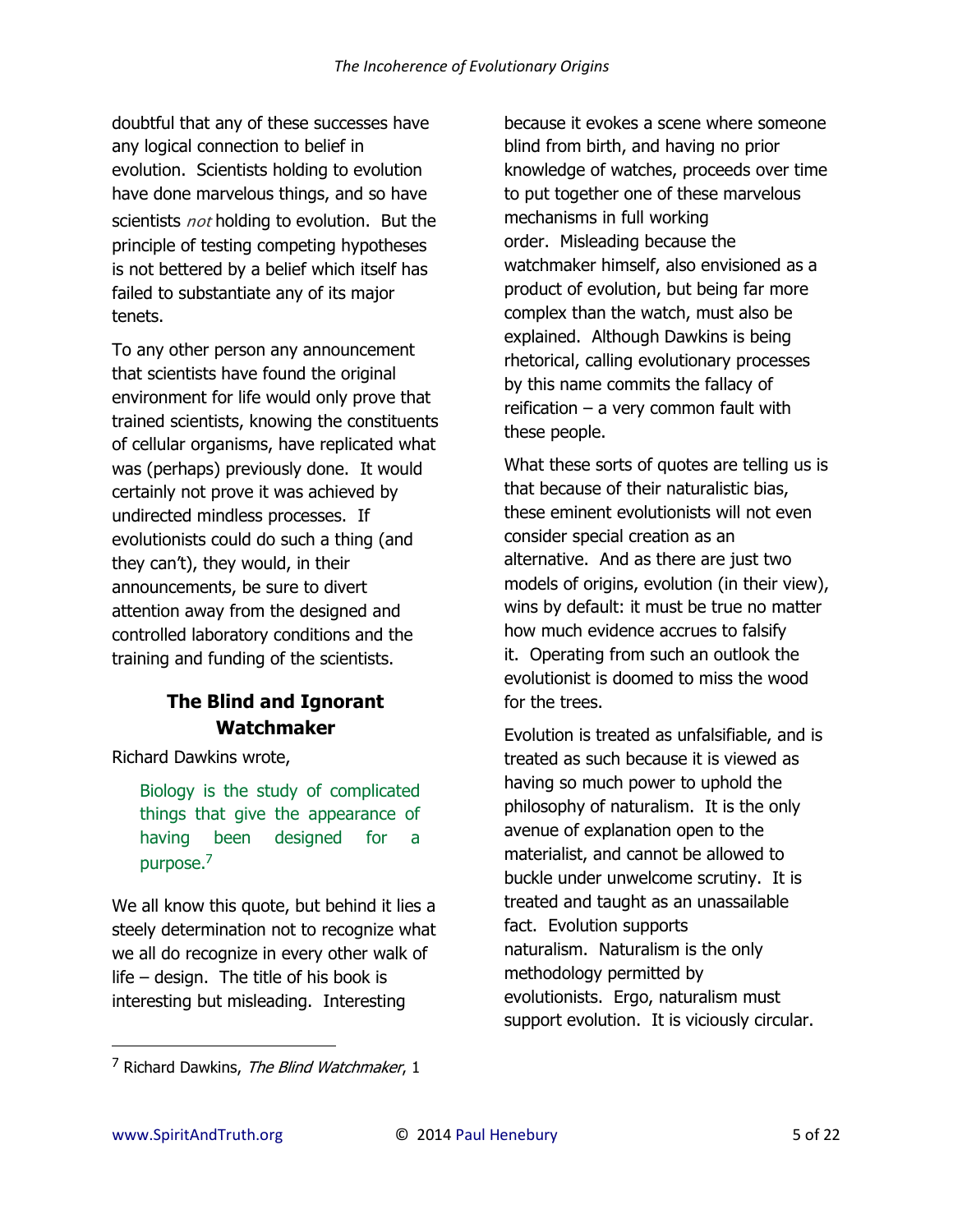Writing some time ago, two evolutionists admitted that,

Our theory of evolution has become one which cannot be refuted by any possible observation ; every conceivable observation can be fitted into it. It is thus outside of empirical science, but not necessarily false. No one can think of ways in which to test it. Ideas, either without basis, or based on a few laboratory experiments carried out in extremely simplified systems, have attained currency far beyond their validity. They have become part of an evolutionary dogma accepted by most of us as part of our training.<sup>8</sup>

Things haven't changed:

Science today is locked into paradigms. Every avenue is blocked by beliefs that are wrong and if you try to get anything published by a journal today, you will run up against a paradigm and the editors will turn it down.<sup>9</sup>

But the law of biogenesis holds. Why look for ways to circumvent it?

Biologists know only that all life derives from proceeding life, and that the parent organism's offspring are always of the same kind. The idea that 'life can come from nonlife' is called abiogenesis, which is assumed by evolutionists to have occurred only once or a few times at most in earth history. This conclusion is not a result of evidence, but is obtained because the current dominant worldview in Western science, naturalism, requires a chance spontaneous origin of life. $10$ 

The blind watchmaker seems to be on a hiding to nowhere.

# **Life not from Earth**

It is a universal law which, as all scientific laws, has not witnessed an exception: life does not come from non-life. Yet evolutionists, of the non-theistic sort) must teach that it does. Going further back, *ex nihilo nihil fit*, out of nothing comes nothing. No one has ever seen or heard of something (i.e. that which has properties and permits predication) coming into existence from nothing (that which has no properties and does not permit predication). Yet evolutionist must adhere to the contradiction of this very basic principle. That is, unless they want to teach the eternity of matter.

Is it a sign of rationality and a coherent system to flout two empirically static principles of science at the very outset of ones thinking? So how do they get around it?

 $\overline{a}$ 

<sup>&</sup>lt;sup>8</sup> E. Birch and PR Ehrlich, *The Journal of Nature*, 1967, number 214

<sup>&</sup>lt;sup>9</sup> Sir Fred Hoyle, from 'Scientific American, of March 1995′, quoted by Andy Macintosh, Genesis for Today.

<sup>&</sup>lt;sup>10</sup> Jerry Bergman, *In Six Days* – edited by John Ashton, 40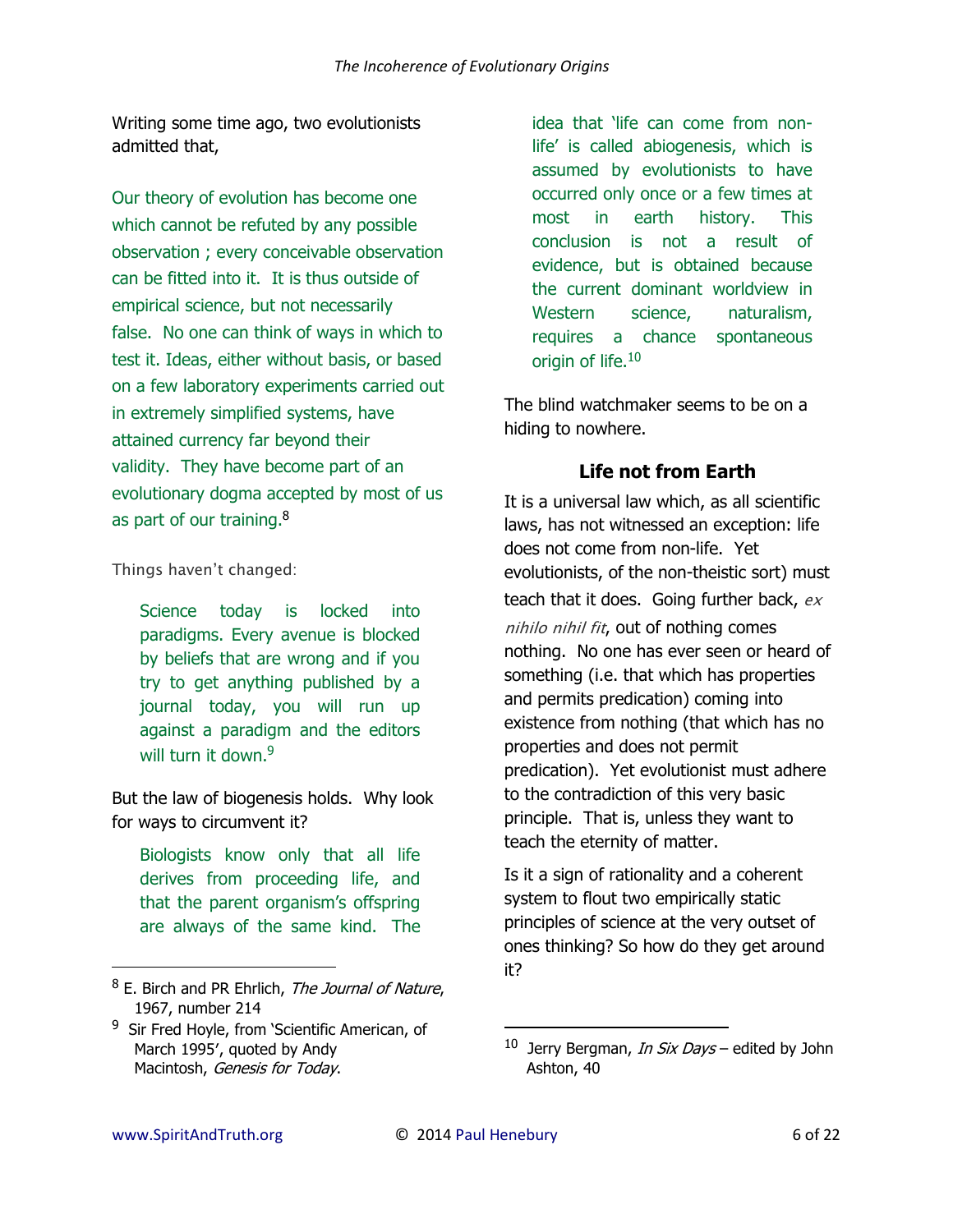Staying with the life question, one quite popular maneuver is to equivocate on the word "life". Instead of keeping with a basic definition like "a self-replicating organism" (which is a reductionistic and often imaginary concept itself), they talk about "life" within hypothetical extrapolations where amino acids are formed in an ancient "soup" under propitious chance conditions. In this chance scenario these different amino acids came together in one place, beating off all the enormous odds of ultra-violet destruction and threat of contamination and, voila! "Life." A self-replicating cellular system? No. Any DNA? No. What was it then? "Well suppose….." So the story (or a version of it) runs. In evolutionism, organic life must come from non-living compounds. So much the worse for the laws of science.

The problems with getting life started, even granted the excessive gratuity of the 20 correct left-handed amino acids which make up basic proteins, would still remain a fantasy. In fact, as geneticist John Sanford, the inventor of the 'gene gun' has said, "fill the whole world with proteins, and you would still be no closer to getting life. Because proteins do not equal life." This is because of the amazing micro-machinery within even the simplest cell; machinery which is told what to do by a 'code' far more advanced than any computer software we possess.

Knowing the extremely unlikely chances that life could come about on this planet the way many evolutionists had hoped, eminent scientists like Fred Hoyle,

Francis Crick and Carl Sagan believed that it had to start elsewhere and come from outer space (And the complexity of the cell is known to be yet more wondrous than these men knew). Of course, claiming life came from outer space isn't an answer at all (although it might keep the issue of biogenesis off the table for a while longer). We still have to ask, 'How did life start some other place in the universe?' Out of sight, out of mind is really all that is being done here; just a rhetorical trick.

This rhetorical trick is performed all the time by evolutionists. They simply put their imaginations forward as some kind of scientific proof. Therefore, they try to put the burden of proof on someone who says 'Well, how did this happen?' They say,"I'm not sure, but I can imagine it happened this way." If they can imagine it happened that way, then it could have happened that way, couldn't it? This is what Miller-Urey, or Avida or any other like program is. As Stephen Meyer has said about these information fed extrapolations,

Since the lawlike processes of necessity do not generate new information, these combinatorial models invariably rely upon chance events to do most, if not all the work of producing new information. This problem arises repeatedly for models invoking prebiotic natural selection in conjunction with random events, whether Oparin's theories or various RNA-world scenarios. Since natural selection "selects" for functional advantage, and since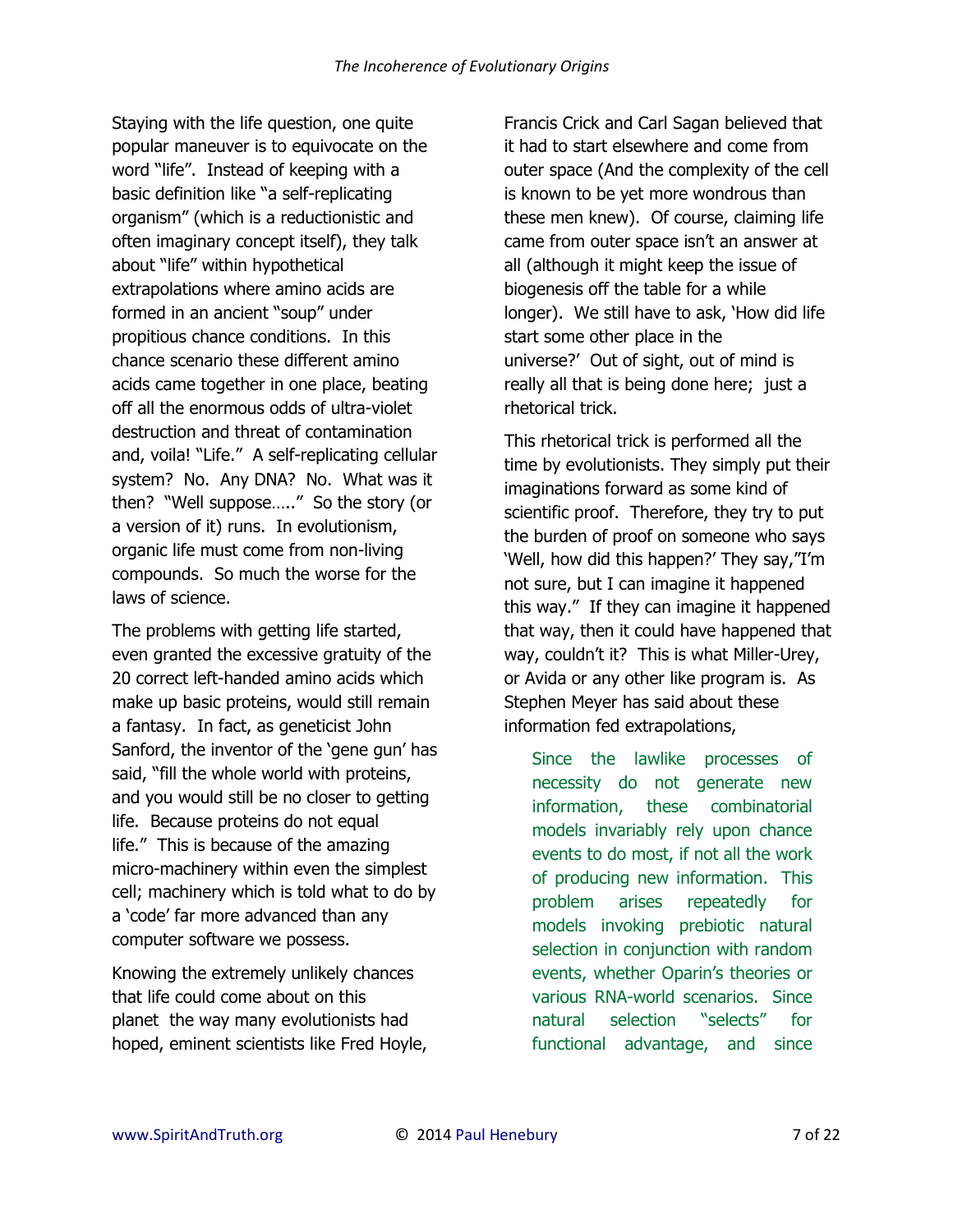functional advantage ensues only after the result of a successful random search for functional information, combination models invariably rely upon chance rather than selection to produce new information. Yet these theories face formidable probabilistic hurdles, just as pre-chance models do.<sup>11</sup>

Here are some fundamental questions to start with:

- a. If the chances of a living cell coming from non-living elements (which themselves came from hydrogen and helium!) are staggeringly small, why believe it?
- b. All living cells contain DNA, but how did the informational instructions (incredibly complex specific code) for each of the cell's operations come about?
- c. As every instance of this kind of instructional information ever known comes from minds, why look for it's cause in mindlessness?
- d. Why because all amino acids are left-handed must that mean all life is related to a common ancestor? (a variety of the compositional fallacy).
- e. In the same vein (and the same fallacy), why because different creatures have features which look similar are they necessarily derived from a common source? N.B. These fallacies are built upon the premise that evolution is true –

hence begging the question. Do forks and spoons and scissors and whisks have a common ancestor?

- f. Since evolutionists wrongly predicted there would be much "junk DNA" (see Meyer, *Signature*, 406-407) and creationists rightly predicted there wouldn't, why label evolution science and creationism religion?
- g. How long is it going to be until evolutionists admit that the fossil record, which is the sole source for determining the truth or falsity of evolutionary history, undermines the whole theory?

# **The Math**

The mathematics on this is just staggering! Michael Denton is not Christian, doesn't believe in God, and he doesn't believe in creationism, but he doesn't believe in the present neo-Darwinistic view of evolution either. He says that it's 'nonsensical'. Writing about the possibility of life starting by chance he says:

As it can easily be shown that no more than 10 to the power of 40 possible proteins could have ever existed on earth since its formation [and Denton believes Earth is billions of years old], this means that if protein functions reside in sequences any less probable than 10 to the power of -40 it becomes increasingly unlikely that any functional proteins could ever have been discovered by chance on earth.

 $11$  Stephen C. Meyer, Signature in the Cell, 331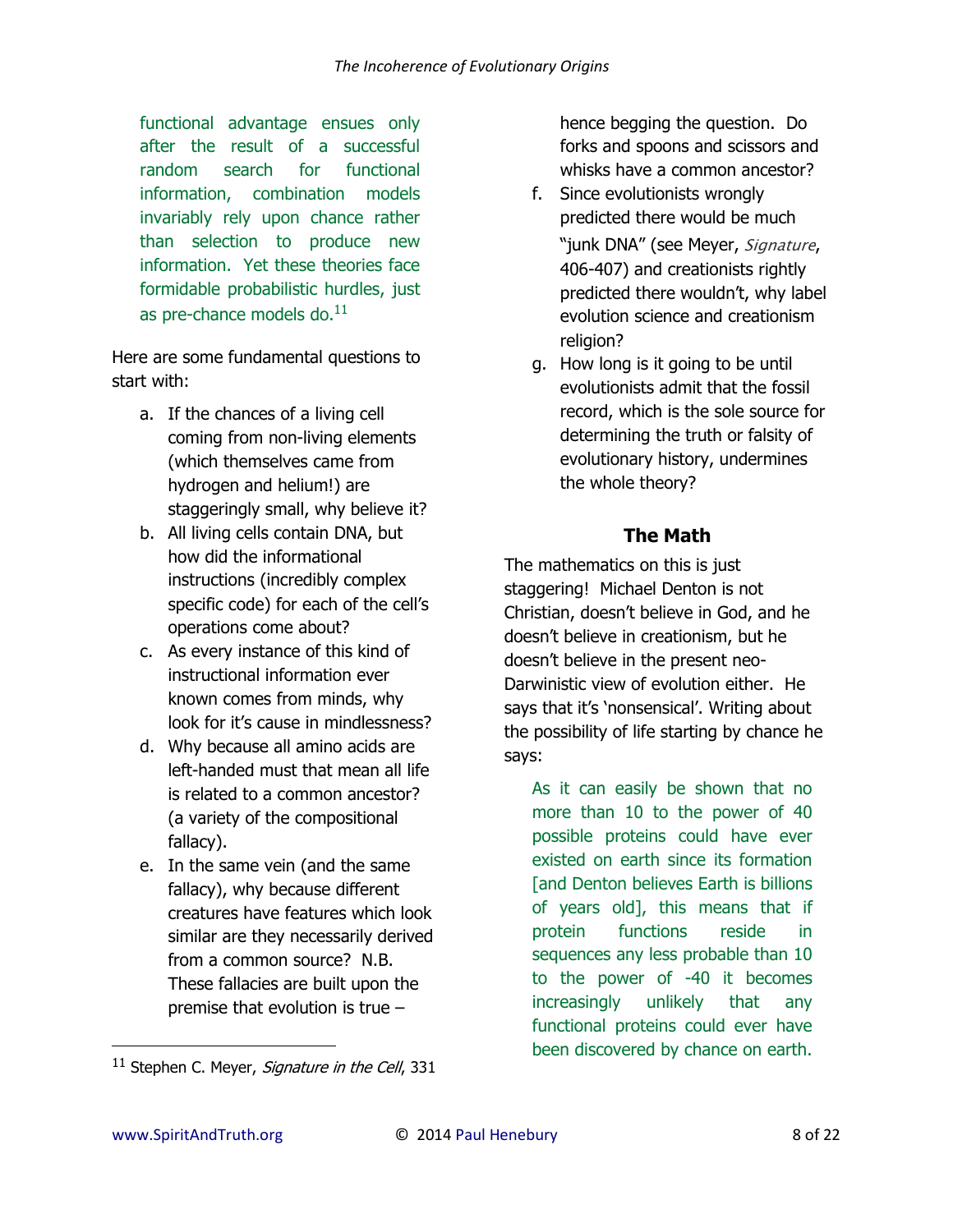To get a cell by chance would require at least 100 functional proteins to appear simultaneously in one place; that is 100 simultaneous events, each of an independent probability, which could hardly be more than 10 to the power of -20, giving a maximum combined probability of 10 to the power of - 2,000.

Evolutionists have got to take the odds (although they often subtract important data to reduce the number). Denton continues:

Recently Hoyle and Wickramasinghe in Evolution from Space provided a similar estimate of the chance of life originating, assuming functional proteins have a probability of 10 to the power of -20: 'By itself this small probability could be faced because one must contemplate not just a single shot at obtaining the enzyme, but a very large number of trials such as are supposed to have occurred in an organic soup early in the history of the earth.' The trouble is that there are about 2000 enzymes, and the chance of obtaining them all in a random trial is only one part in 10 to the power of 20 to the power of 2000; that is 10 to the power of 40,000, an outrageously small probability that could not be faced even if the whole

#### universe consisted of an organic soup. $12$

These numbers are closer to nil than quarks and mesons are to nothing. When you are getting this kind of figure; when you think that 10 to the power of 40 possible proteins ever existed, and yet the chances of life originating by chance is 10 to the power of 40,000, you need to give it up. We are way past Disneyland imagination here. We're in Cuckoo Land.

Again

the probability that even one of these information-rich molecules arose by chance, let alone the suite of such molecules necessary to maintain or build a minimally complex cell, is so small as to dwarf the probabilistic resources of the entire universe.<sup>13</sup>

Evolution couldn't get going. The mechanism of evolution is natural selection, but that cannot be part of the equation at this critical juncture. This is nonsense.

Yet according to Hazen and Trefil in the book *Science Matters*, the first stage chemical evolution, "encompasses the origin of life from non-life." We have every right to say, "No it doesn't!"

And when we have the National Association of Biology Teachers in the USA writing such things as:

 $\overline{\phantom{0}}$ 

<sup>&</sup>lt;sup>12</sup> Michael Denton, Evolution: A Theory in Crisis, 323

<sup>&</sup>lt;sup>13</sup> Stephen C. Meyer, Signature in the Cell, 222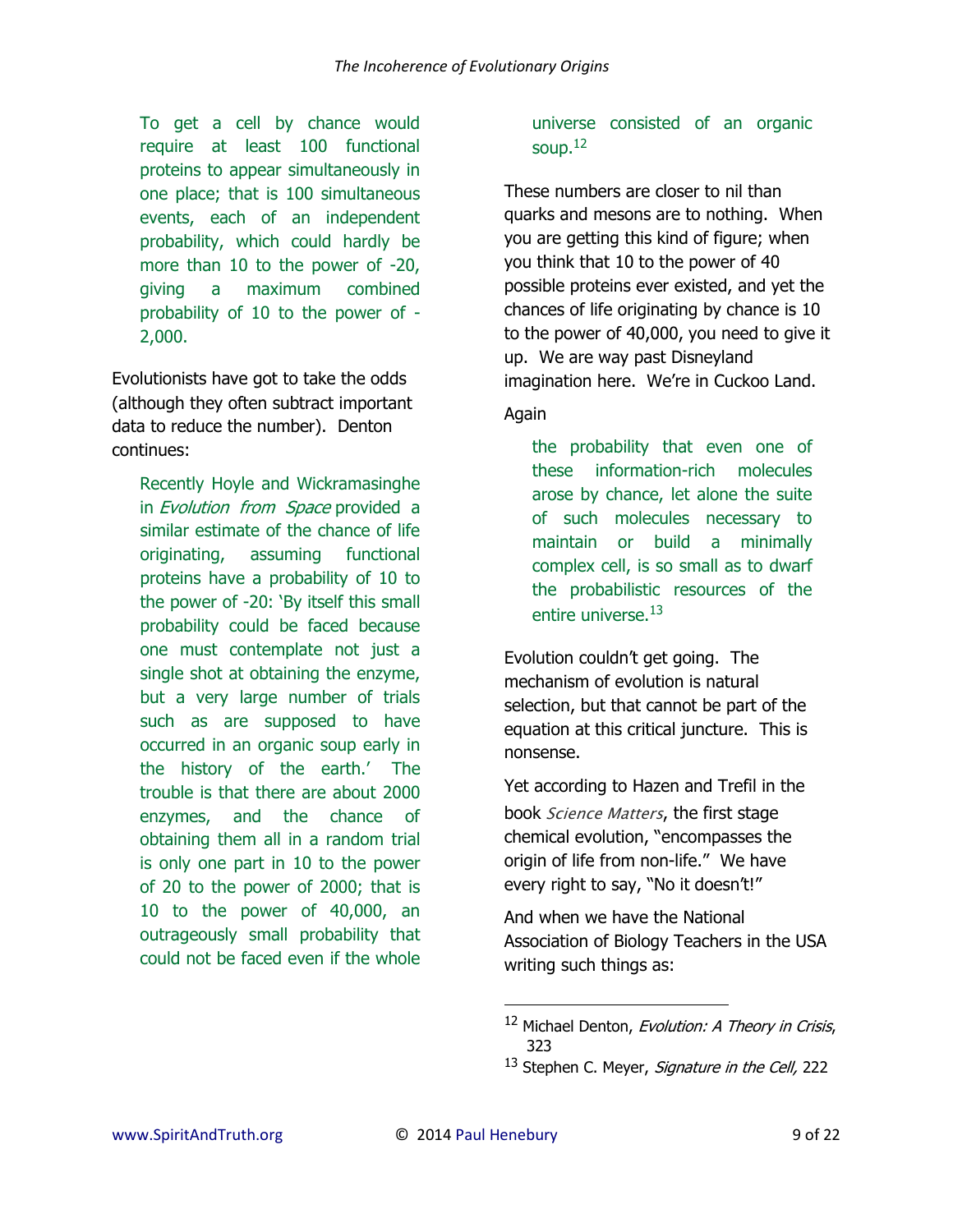The diversity of life on earth is the outcome of evolution; an unpredictable and natural process of temporal dissent with genetic modification that is affected by natural selection, chance, historical contingencies, and changing environments.

We have a right to ask if that is what the fossil evidence demonstrates. It demonstrates the exact opposite. We have a right to proof that genetic entropy does not far outpace beneficial genetic modification. We have a right to inquire about the circularity of the whole idea of natural selection and its power to effect the macroevolutionary change implied in the statement above.

Even if we allow them every pass, they have not come anywhere near proving macroevolution. We could even go so far as the progressive creationists and allow some form of evolution. Thus, Collins observes:

Let us grant that it is possible that some parts of neo-Darwinism are right. Say that animals today are descended from animals that lived long ago and that there has been some process of evolutionary change, the question is however is the grand theory as a whole worth believing? Well, if it depends on claims that haven't been proven, we can say that it hasn't been proven true and if it depends on things that are likely to be false then we can say that the theory is likely to be false. $14$ 

That is putting it mildly.

## **After the Impossible Hurdle**

Evolution is the atheists' way out. It is his escape clause from having to face the God who created him. People like Richard Dawkins may convince themselves that it makes atheism intellectually respectable, but they must first convince themselves that naturalism is intellectually respectable.

The problem here is that, as in many walks of life, it is possible to arrange our arguments selectively and with rhetorical conviction while ignoring the issues, even the most obvious ones. So if we begin to stack up the problems: – something does not come from nothing; life does not come from non-life; the mathematics of sequence space (not enough time); the contradiction of using target-oriented computer programs to "simulate" discrete non-targeted chance scenarios; the logical fallacies (question-begging, composition, reification), etc., these problems make the intellectual satisfaction appear rather hollow.

But after such matters as these are engaged, there are still more difficulties. One such is irreducible complexity. First posited by biochemist Michael Behe, and, despite rumours to the contrary, not close to being refuted, this observational theory says that function in highly complex systems requires that all the necessary parts are in position and

<sup>&</sup>lt;sup>14</sup> C. John Collins, *Science and Faith*, 270-271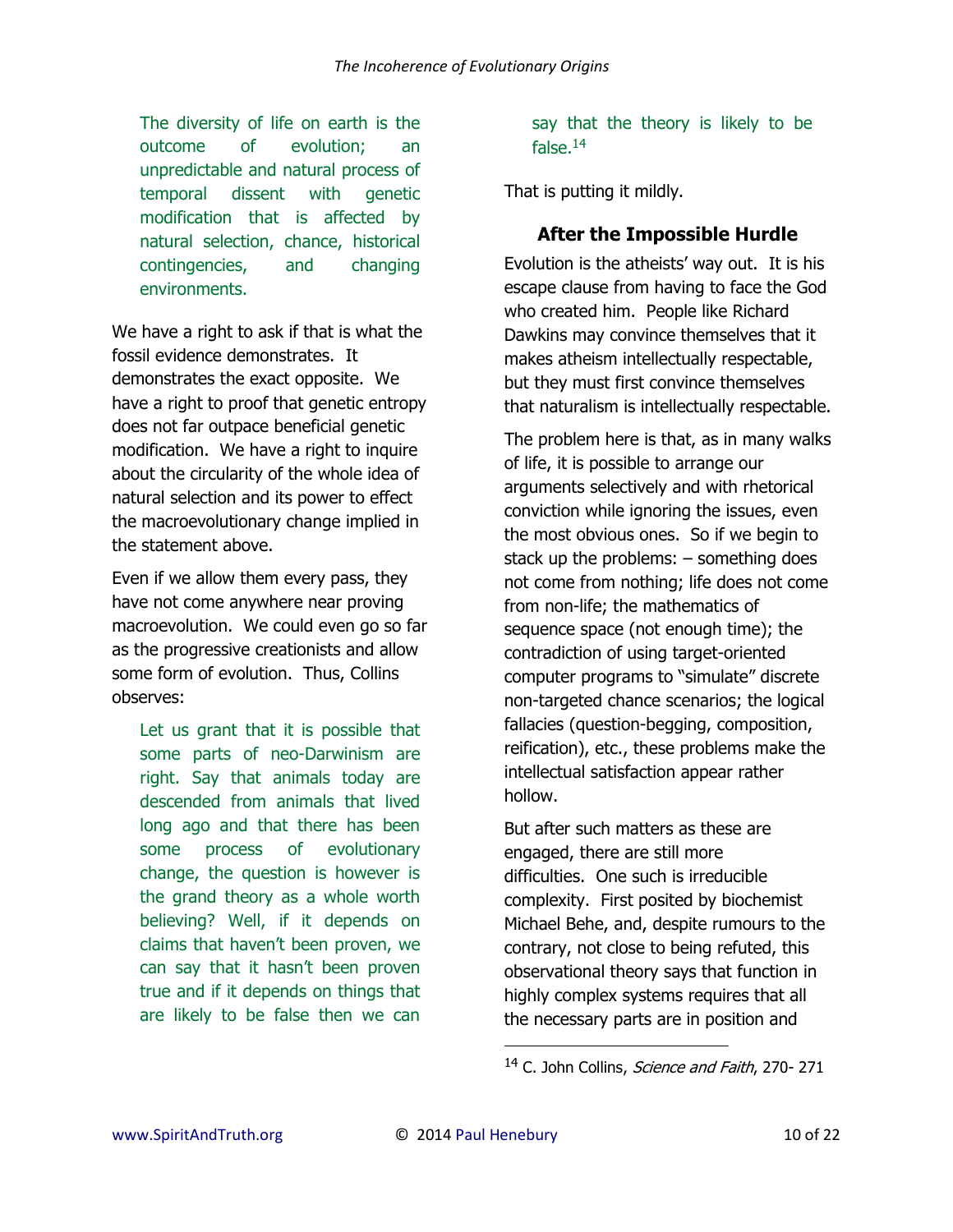ready to work for the system itself to be what it is. In Behe's Darwin's Black Box, he has looked at the incredibly complex engines in the cells and he has shown that the different features of the cell must all have been there at the same time, already manufactured, and ready to do their jobs. The blind non-teleological forces of evolution cannot explain either the design of these complex and minuscule machines, nor can it explain the simultaneity of these parts; each one functioning the way that it should function. Behe uses a by now well known illustration:

Irreducible complexity' is just a fancy phrase I use to mean a single system that is composed of several interacting parts, where the removal of any one of the parts causes the system to cease functioning. For example, the mousetrap has to have a platform, a catch, a holding bar, a spring, and a hammer in order to function as a mousetrap.<sup>15</sup>

Evolutionists have claimed that since some individual features in these systems are found to do work in other systems, that means evolution could have picked up and selected them to include in a future system. But not only does this fail to address the "irreducible" part of Behe's argument (as noted by him in an appendix to the 10th Anniversary edition of his book), it also lends evolution a prescience it actually does not have – again showing

the proclivity of evolutionists for extrapolation and reification.

## **Doing what comes Naturalistically**

As many a scientist will tell you, true science *must* – I say *must* – proceed along naturalistic lines. We must seek for natural explanations in the natural world for the phenomena we come across.

Now, on the face of it, the only thing which could be criticized in that sentiment is its doctrinaire flavor. The problem with it is that there are many phenomena which cannot be satisfactorily explained as arising naturally even though they are amenable to observation and experimentation. The method of science should not exclude *a priori* non-naturalistic explanations, because *not* invoking God as the Creator and Designer of nature moves the naturalist beyond experimentation and hypothesis testing into metaphysical dogmatism and its resulting blindness. Phillip Johnson well describes the metaphysical fog which methodological naturalism encourages:

Philosophical naturalism is so deeply ingrained in the thinking of many educated people today, including theologians, that they find it difficult even to imagine any other way of looking at things… Even if they do develop doubts about whether such modest forces can account for largescale change, their naturalism is undisturbed. Since there is nothing outside of nature, and since something must have produced all the kinds of organisms that exist, a

<sup>&</sup>lt;sup>15</sup>Michael Behe in William Dembski & James Kushiner, eds., Signs of Intelligence, 93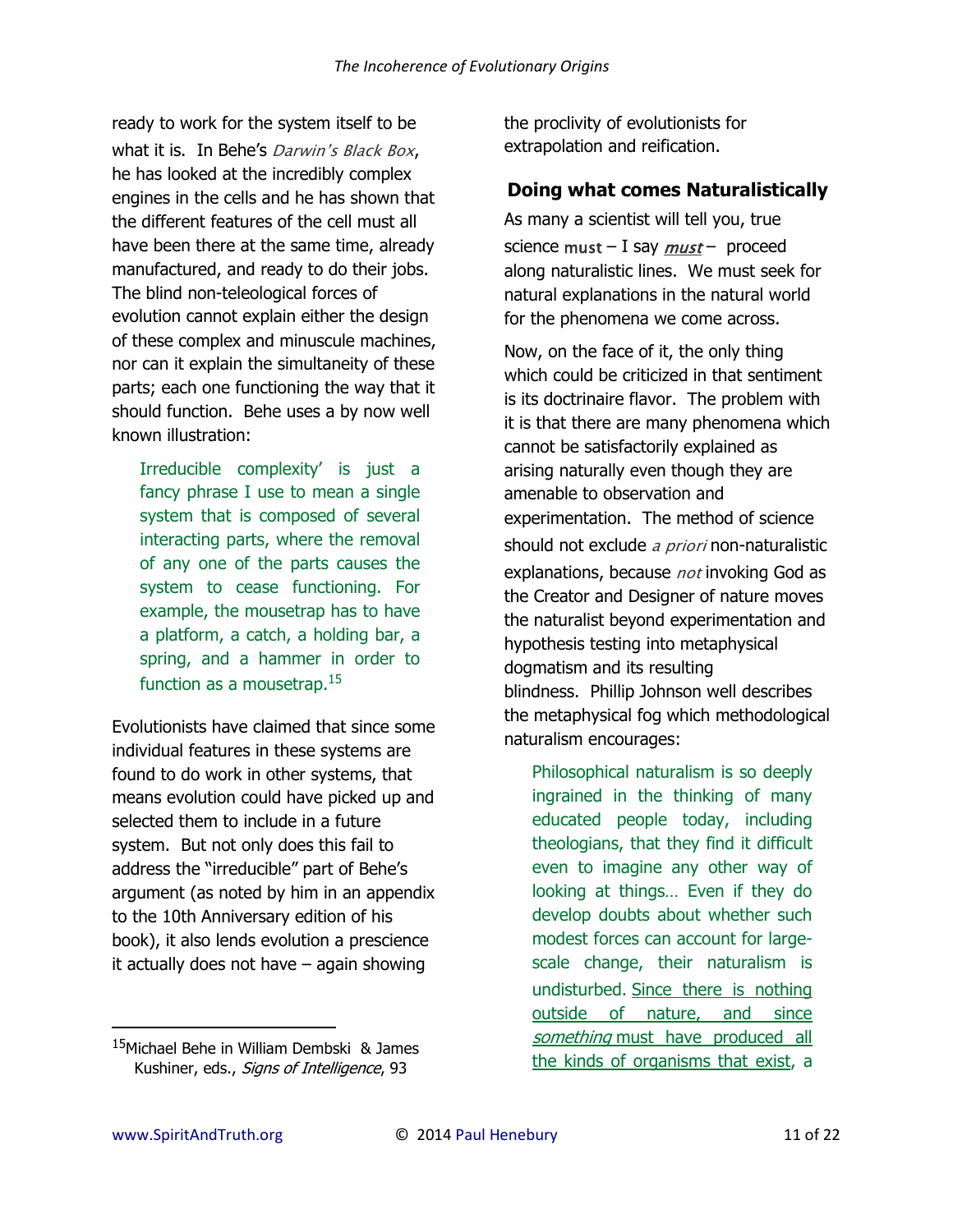satisfactory naturalistic mechanism must be awaiting discovery.<sup>16</sup>

Under these conditions it is impossible to do what Kepler or Newton or Maxwell or Faraday did, and do good science while leaving a route open where the facts can lead to God (if Carl Sagan believed the facts could lead to aliens why could they not lead to God?). It is exactly this cognitive rut which one so often sees in the reviews of creationist and I.D. books by methodological naturalists of all stripes. The charges, "they don't understand evolution", or "this writer doesn't know how stages of bone-growth [or whatever] follow evolutionary pathways", etc, show up this often unnoticed slavery of thought. These people cannot conceive of a situation where evolution is wrong or where philosophical naturalism does not equate to doing science.

In his thought-provoking book *Sci*ence's *Blind Spot*, Cornelius Hunter demonstrates that it was aberrant theological assumptions, fueled by natural theology, that installed and sustained the illegitimate reign of naturalism over science in the first place. It was the dysteleology in the world; the imperfections and extinctions, which God had to be protected from. God, it was thought, would not have made the world less than perfect. Therefore, to invoke God would be to connect Him uncomfortably to the "wrongness" of

nature. The deistic strain in such thinking should not be lost. Whatever, this was not *good* theology. As a result of the hardening of this resolve a questionable philosophical tenet has been turned into an established rule of science.

He observes:

Across the various fields of study, the common requirement is that explanations be naturalistic. And in this grand paradigm there is a grand blind spot. Problems are never interpreted as problems with the paradigm. No matter how implausible, when explanations do not fit the data very well, they are said to be research problems. They must be, for there is no option for considering that a problem might be better handled by another paradigm.<sup>17</sup>

Yet scientific naturalism, Hunter goes on to say,

is not a discovery of science  $-$  it is a presupposition of science as currently practiced.<sup>18</sup>

And it is a presupposition which, though it now maintains the naturalistic paradigm, cannot in fact support the the scientific enterprise as a meaningful endeavor. In fact, it is the materialist outlook on life and mind that poses perhaps the biggest obstacle to any sound philosophy of science.

l

 $\overline{\phantom{0}}$ 

<sup>&</sup>lt;sup>16</sup>Phillip E. Johnson, "Evolution as Dogma", in Uncommon Dissent, William A. Dembski, editor, 30.

<sup>&</sup>lt;sup>17</sup>Cornelius G. Hunter, Science's Blind Spot: The Unseen Religion of Scientific Naturalism, 46  $18$  Ibid, 47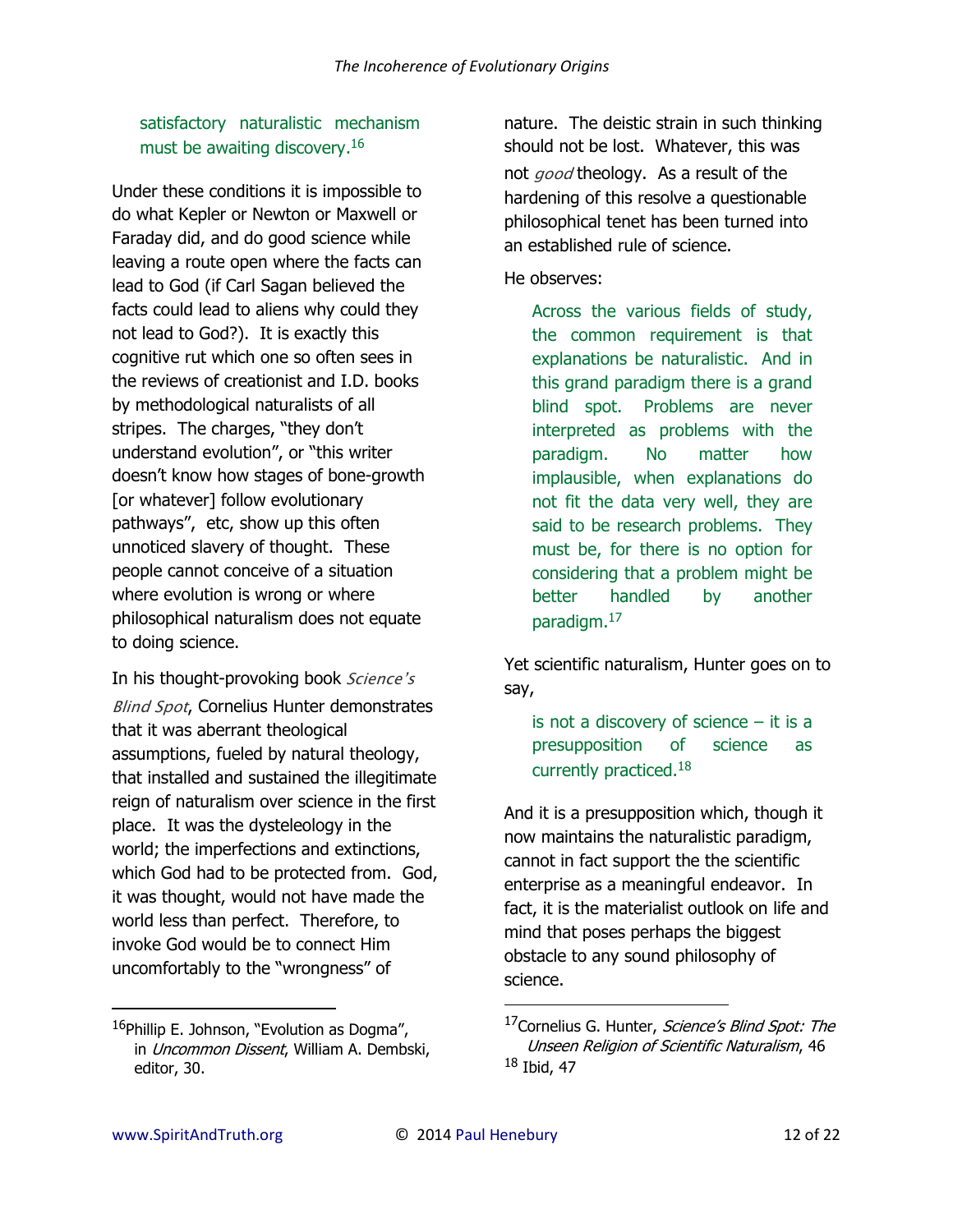In contrast, the Biblical Worldview provides a basis for the uniformity of nature in God's unchanging character and His covenant with Noah. But it also insists the the existence of the supernatural (God) is the precondition of the natural; that reason must precede unreason because the reverse scenario is impossible, and so non-demonstrable. It has never been experienced by anyone anywhere. This has to do with the laws of information which I shall discuss in the last post. So, something does not come from nothing (law of causality); matter is not eternal (first 2 laws of thermodynamics); life does not come from non-life (law of biogenesis); amino acids cannot thrive in a reduced (oxygen free) atmosphere (2nd law of thermodynamics), but neither can they thrive in a water-based environment (law of hydrolysis). Finally, (though more could be added) reason implies information which cannot come from mindless particles (laws of information). These are laws because they have never been countermanded in our experience.

#### **The Definition of Science**

In the course of writing about the idea of science in his Systematic Theology, Reformed writer Michael Horton notes that "Britain's Royal Society was founded by Puritans."<sup>19</sup>

The Puritans saw no clash, either ontological or methodological, in pursuing science as a response to God's

revelation. The fact that God created the world and created man in His image meant that to find out what God had done was both legitimate as to fueling an expectation of discovery, and meaningful because Creation had been endowed with its own integrity apart from God while being supervened by God. In this they were in line with the Reformers like Calvin, who said:

Meanwhile being placed in this most beautiful theater, let us not decline to take a pious delight in the clear and manifest works of God. For as we have elsewhere observed, though not the chief, it is in point of order, the first evidence of faith to remember to which side, so ever we turn, that all which meets the eye is the work of God, and at the same time to meditate with pious care on the end which God had in view in creating it.<sup>20</sup>

Hence, the pursuance of science as *scientia* (knowledge) was seen to be a full-orbed task, unpartitioned as yet by the bifurcation of phenomenal and noumenal; natural and supernatural: all knowledge had some revelatory significance. Alas, the Royal Society does not see the world through the same eyes as its founders.

Saying this does not mean that scientists should not follow certain methods for discovery. These methods will differ depending on the phenomena under investigation, but the thing to be kept in

 $\overline{a}$ 

<sup>19</sup> Michael Horton, *The Christian Faith*, 339 n.48

<sup>&</sup>lt;sup>20</sup>John Calvin, *Institutes of the Christian* Religion, I. 14, 20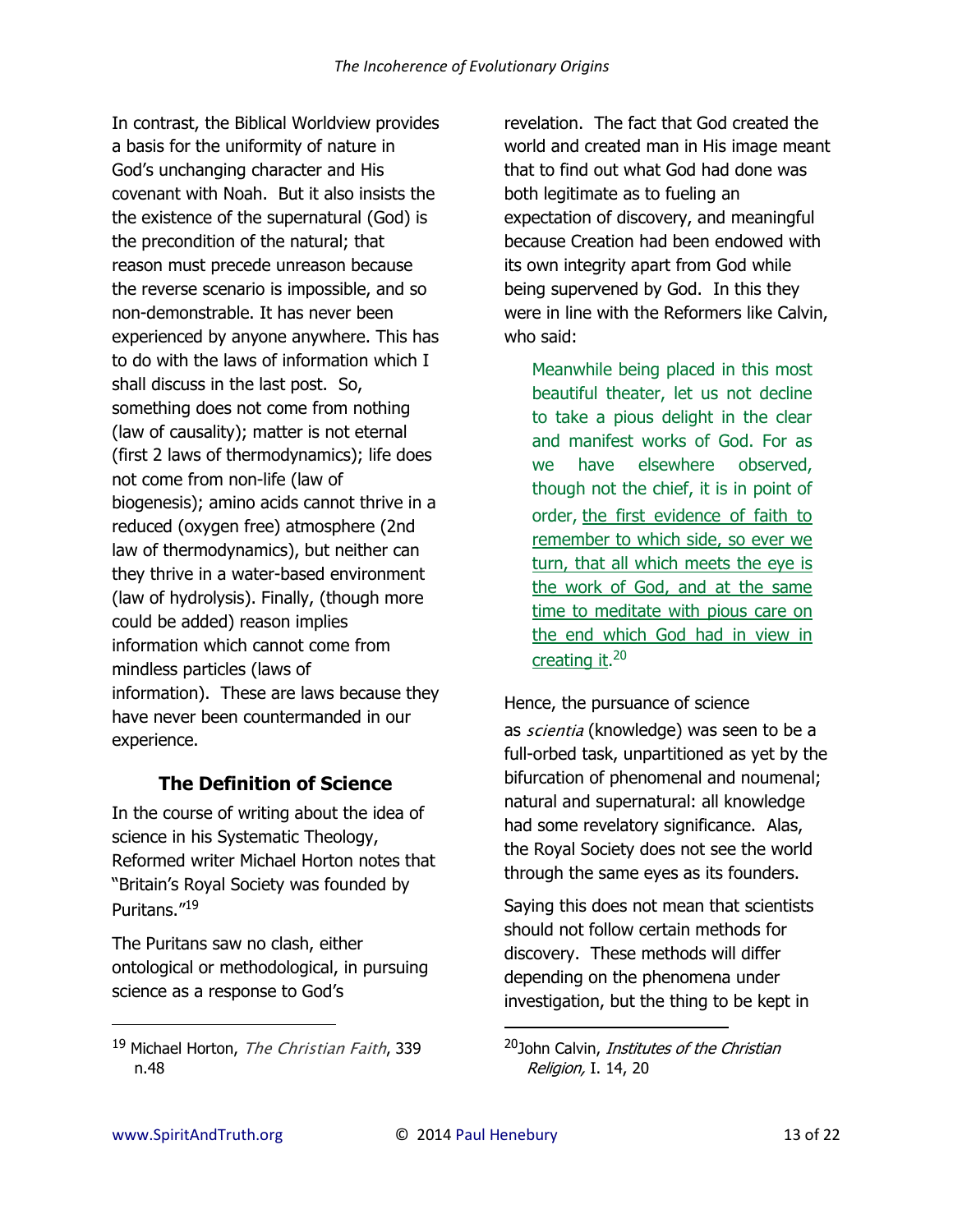mind is that Christians were *for* science while at the same time seeing no problem with bringing God the Creator into the conversation; not as a replacement for scientific descriptions of the world He has made, but as THE Reality which makes sense of every other reality, and the study of that reality. Indeed, to insist that to evoke God as Cause means science comes to an end usually entails bad theology and falls foul of the law of the excluded middle. To make the issue either/or is both to show ignorance of the rise of the Christian-theistic origins of modern science and to put into practice the blunder of begging the question. If God created the world and He invites us to explore it and to analyze it, most assuredly He does not want us to emit the cry "God did that!" and walk away from our scientific experiments and hypotheses. At the same time He does not want His creatures to do science as if He was not the Designer, Creator and Sustainer of both man's faculties and the extended world which those faculties investigate. Indeed, the dominant idea of science as naturalism cannot itself uphold science as a pursuit because naturalism as metaphysical dogma fails to give a coherent account of either. As Horton rightly says,

The natural sciences… excel in weighing, measuring, observing, and predicting, but they exceed the bounds of their competence when they reduce all phenomena to natural causes.<sup>21</sup>

Doing science in God's world as if God isn't there is no less culpable today than it would have been had Adam named the animals while pretending God did not exist. Further, it is no less irrational.

*A Big Problem with Scientific Naturalism* (In these posts scientific, philosophical and methodological naturalism are used interchangeably).

Cornelius Van Til observed that,

Non-Christian science has worked with the borrowed capital of Christian theism, and for that reason alone has been able to bring to light much truth.<sup>22</sup>

The reason for this is because philosophical or scientific naturalism is not self-justifying. Just because persons of all different persuasions *can* do science does not mean that these same persuasions are competent to act as an apology *for* science and/or the search for truth. David Hume's arguments against cause and effect reduced everything to habitual practices within a state of affairs which could change tomorrow. We are merely "a bundle of perceptions." We cannot know for sure that tomorrow will be as today. In fact, the standard Copi &

Cohen *Introduction to Logic* (11th edition) lists that very belief as a classic example of the fallacy of begging the question! Hence, on naturalistic presuppositions the logic of testing

 $\overline{a}$ 

 $21$  Horton, The Christian Faith, 340

<sup>&</sup>lt;sup>22</sup>Cited in Greg L. Bahnsen, Van Til's Apologetic: Readings & Analysis, 377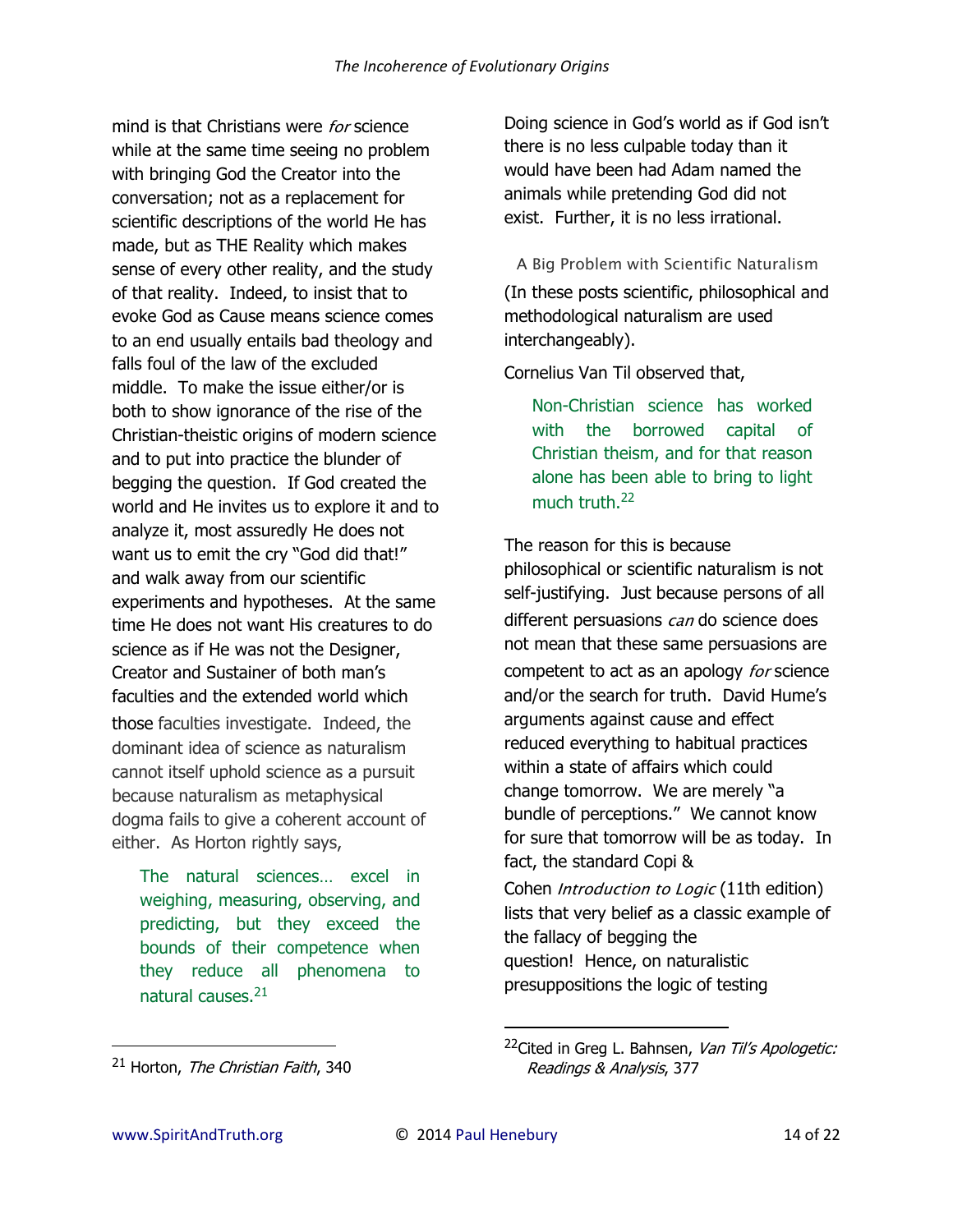hypotheses breaks down, because it relies on a belief about the future which is empirically closed-off and logically fallacious. A *sine qua non* for science; the principle of uniformity, is not itself open to the vaunted "scientific method" – within the naturalistic approach.

If Steven Pinker, Daniel Dennett or Richard Dawkins are to be believed, we are nothing more than brain chemistry. But if that is "true" then nothing is true and science is a futile self-delusion.

If the rational human mind is merely a biological product, which it must be if naturalistic evolution were true, then the mind is not an independent observer, no matter how complex or sophisticated it may be and it is therefore not truly free to explore or examine reality. The functions of the mind would be produced and controlled solely by the genetic chemical makeup of, and the environmental influences on, each individual. Because of the complexity of the mental faculties, the brain itself being incredibly intricate, there would be some natural variation in thought patterns, So not everyone would think exactly alike but the variations would be like the multitude of variations found in roses or in dogs. Just as 'Peace' and 'American Beauty' are both roses despite their significant differences, and Great Danes and Yorkshire Terriers are both dogs despite their differences, so atheism and theism would simply be examples of natural

variations of human thought and one could not be more true than the other in any objective or absolute sense. $23$ 

This is science played on purely naturalistic instruments: no strings, no composer, no instruments.

Many philosophers of science have shown that there is no one agreed upon or completely serviceable definition of science (the pronouncements of scientists notwithstanding). The literature is vast (See e.g., Del Ratzsch, Science and Its Limits). Stephen Meyer demonstrates well in his books Signature in the Cell and Darwin's Doubt that he and other I.D. advocates employ the very same tools which Darwin used and which scientists today use. The real issue is not how scientists operate, but which worldview these people operate within.

# **Scientists Aren't Fools**

A common defense which is heard when evolution and its mother philosophy are questioned is that scientists are not fools. Setting aside the obvious truth that all of us, scientist or no, can and have been fools, I shall narrow the definition down to the meaning that "scientists are aware of what they are doing." And the reply one should give to that sort of answer is, "so what?"

If that seems unkind let me clarify. To the objection that naturalistic scientists have good reasons for pointing to the Big Bang, or homology or the fossil record as proof

<sup>&</sup>lt;sup>23</sup> L. Russ Bush, *The Advancement*, 39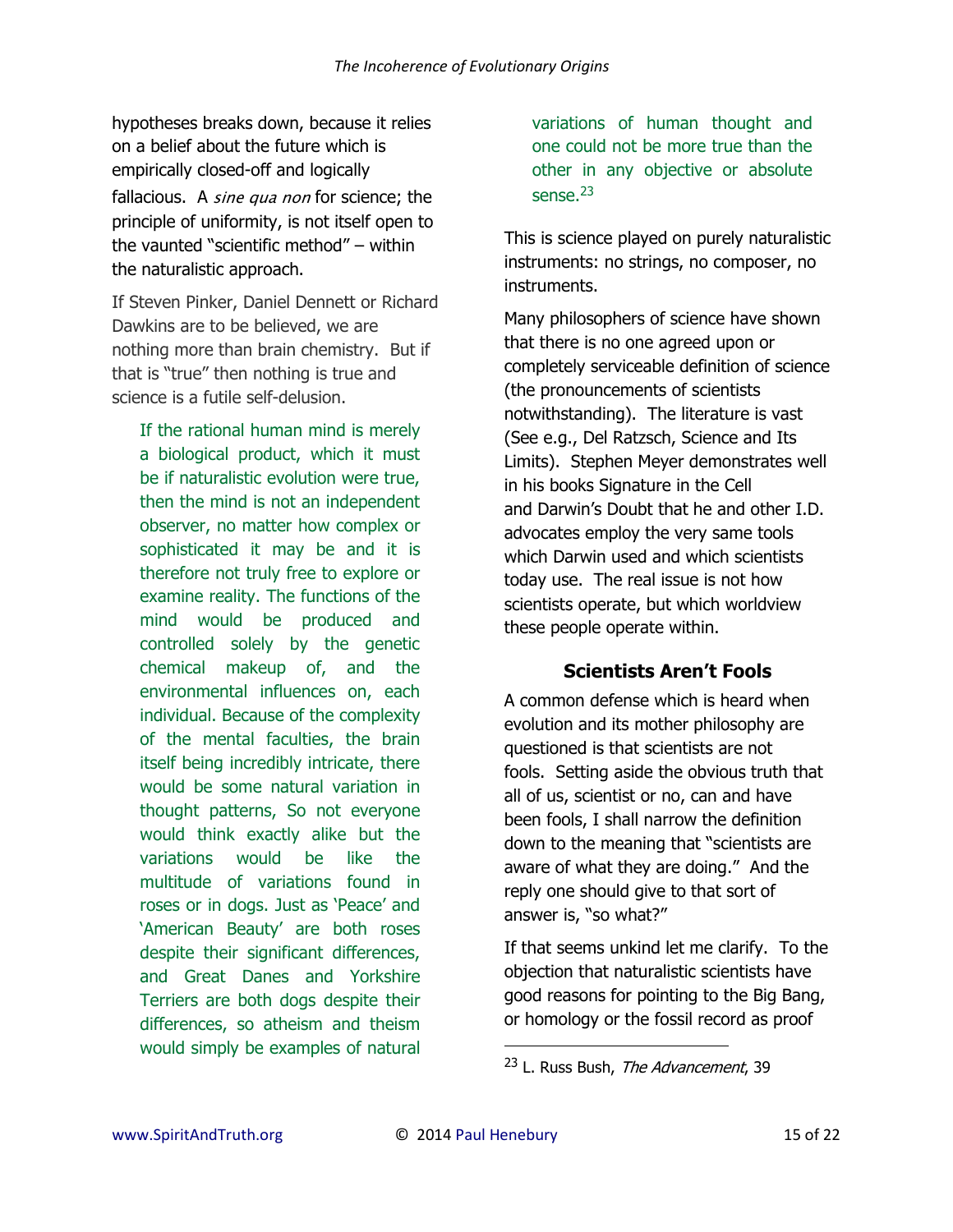that they are on the right track it may be pointed back that this is another *non sequitur*. Michael Polanyi, the famous chemist and philosopher of science, used the example of the premise "all men must die" to drive this home. Speaking of "primitive peoples" he said,

Such people believe that no man ever dies, except as a victim of evil magic… Their denial of natural death is part of their general belief that events which are harmful to man are never natural, but always the outcome of magic wrought by some malevolent person. In this magical interpretation of experience we see some causes which to us are massive and plain… or even irrelevant to the event (like the passing overhead of a rare bird)… The primitive peoples holding these beliefs are of normal intelligence. Yet they not only find their views wholly consistent with everyday experience, but will uphold them firmly in the face of any attempts on the part of Europeans to refute them by reference to such experience.<sup>24</sup>

Are these people fools? No. But then perhaps Polanyi is trying to get us to see that the question is inappropriate. The real question is, "is the worldview true?" to that question the Christian must answer the evolutionary naturalist as he would answer the "primitive" native:

<sup>24</sup> Michael Polanyi, Science, Faith and Society, 25.

assuredly not! They have both cut off access to much truth by adopting a false perspective on the world. For as Phillip Johnson observes,

Natural science is thus based on naturalism. What a science based on naturalism tells us, not surprisingly, is that naturalism is true.<sup>25</sup>

#### **The Neutrality Myth**

Another popular misconception touted by atheists and naturalistic scientists is that they are neutral in all of this. But that very opinion is a product of their naturalism. As we have said, and as others like Phillip Johnson have shown, within their outlook neither evolution nor the methodology it needs to sustain it are open to falsification. Certainly the rhetoric is there, but the reality something else.

To help them keep the blinders on they are enthusiastic advocates of the unbiblical Kantian dichotomy of phenomenal and noumenal, science and religion, or fact and value. The pragmatic dividends for doing this are immense. What it means is that the naturalist evolutionist can introduce teleology and design to his hearts content within the safe parameters of naturalistic method, while shoving teleological concerns which have Theistic implications into the non-scientific hinterland of "Faith." Thus, it has been shown that,

Historically, purpose (or teleology) was a primary explanation or interpretive category in science. The

 $\overline{a}$ 

<sup>&</sup>lt;sup>25</sup> Phillip E. Johnson, *Reason in the Balance*, 8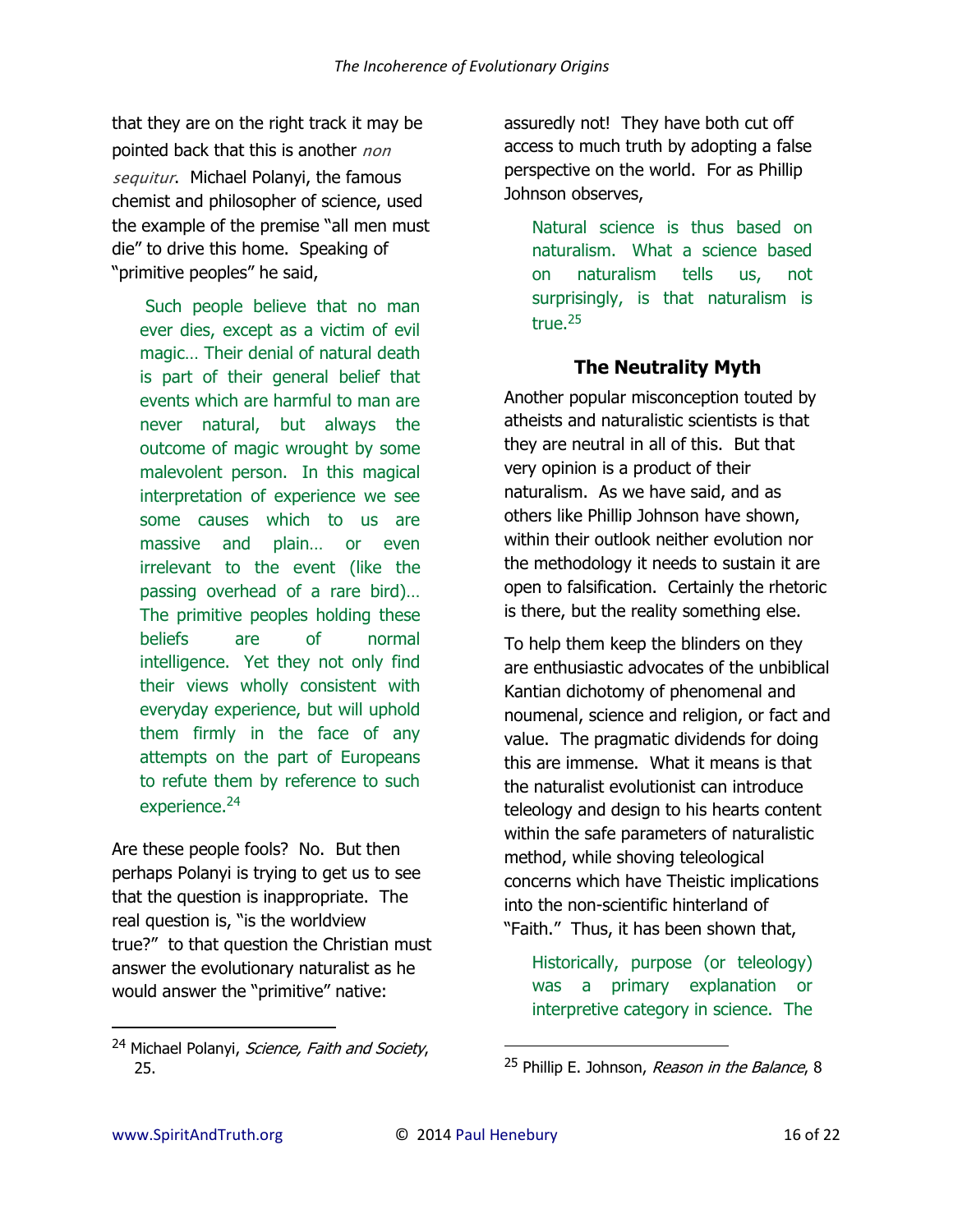connections between underlying purposes and observable things were perceived as being strong enough to allow the empirical study of nature to be a source of knowledge about God. Tracing such connections was a popular project for scientists until well into the twentieth century.<sup>26</sup>

One need only think of Faraday's public experiments or Maxwell's having a Latin motto from the Psalms engraved over the doorway of the Cavendish Laboratory in Cambridge to see the truth of this assertion. Van Til put his finger on the real problem:

The difference between the prevalent method of science, that is scientific materialism, and the method of Christianity, the method of Copernicus and Pasteur, that is theistic science, is not that the former is interested in finding the facts and is ready to follow the facts wherever they lead, while the latter is not ready to follow the fact. The difference is rather that the former wants to study the facts without God, while the latter wants to study the facts in the light of the revelation God gives of himself.<sup>27</sup>

Agnostic writer David Berlinski describes the quandary this bifurcation of reality (more accurately, the exclusion of God) leaves the naturalistic evolutionist in. He needs mindless processes to be purposeful:

> The Darwinian mechanism neither anticipates nor remembers. It gives no directions and makes no choices. What is unacceptable in evolutionary theory, what is strictly forbidden, is the appearance of a force with the power to survey time, a force that conserves a point or a property because it will be useful. Such a force is no longer Darwinian. How would a blind force know such a thing? And by what means could future usefulness be transmitted to the present?

#### *He concludes:*

It is a rule which cannot be violated with impunity; if evolutionary theory is to retain its intellectual integrity, it cannot be violated at all. But the rule is widely violated, the violations so frequent as to amount to a formal fallacy.*<sup>28</sup>*

So where does the problem lie? In which realm does the penny drop? Van Til tells us,

Eve was compelled to assume the equal ultimacy of the minds of God, of the devil, and of herself. And this surely excluded the exclusive ultimacy of God. This therefore was a denial of God's absoluteness epistemologically. Thus neutrality

 $\overline{\phantom{0}}$ 

<sup>&</sup>lt;sup>26</sup> Del Ratzsch, Science and Its Limits, 95

<sup>&</sup>lt;sup>27</sup>Greg L. Bahnsen, Van Til's Apologetic: Readings and Analysis, 176

<sup>&</sup>lt;sup>28</sup> David Berlinski, in *Uncommon Dissent*, ed. W. Dembski, 277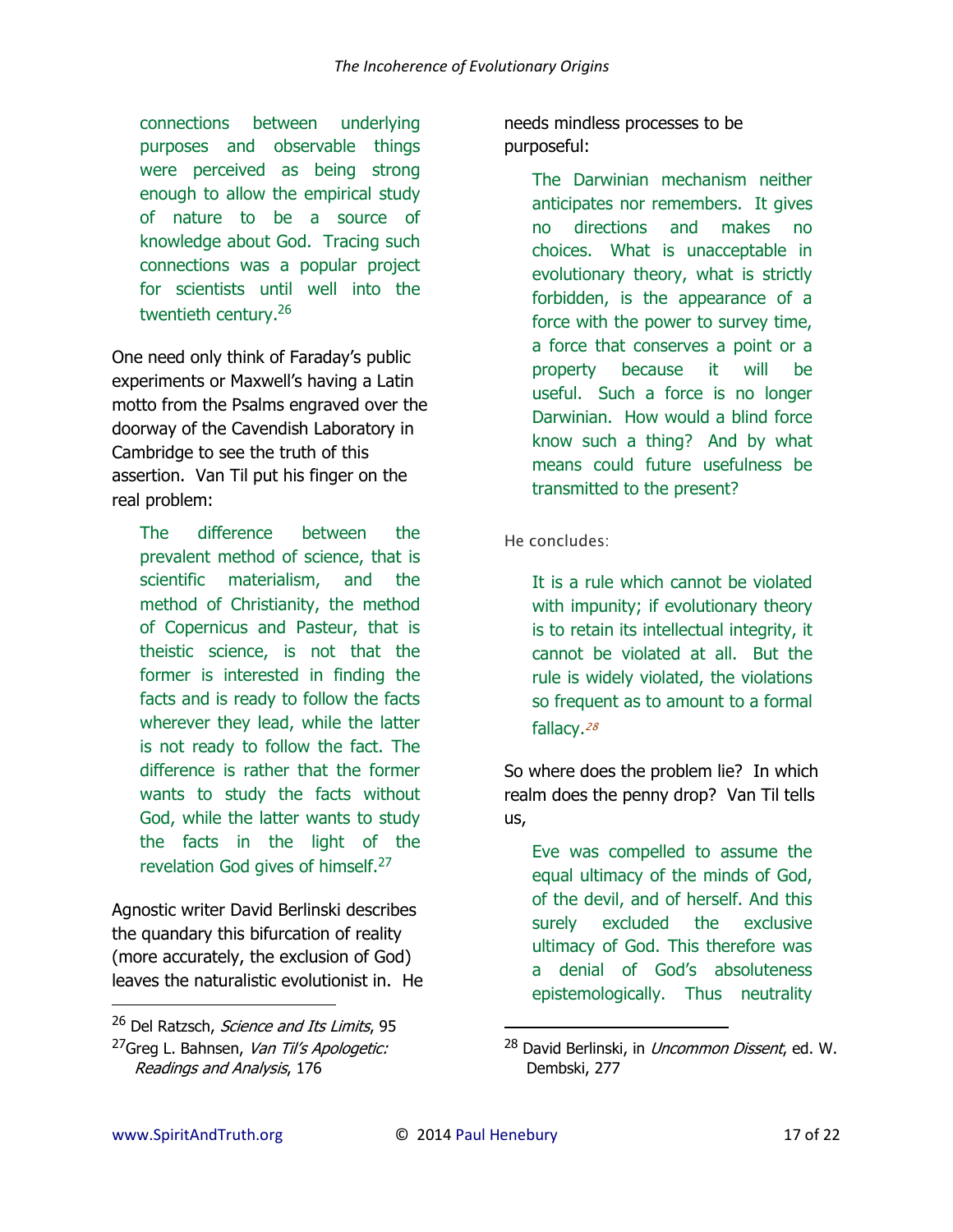was based upon negation. Neutrality is negation. $29$ 

The first and last resort of unbelief is to send believing scientists to Coventry by defining "Science" alongstrictly naturalistic lines. The problem of pretended neutrality as the problem of naturalistic philosophy generally, is a theological one.

# **Natural Theology and Methodological Naturalism**

How can scientific naturalism be a child of Christian theology? That is a good question. One would think that such a methodology, disposed as it is to serve the worldviews of materialists and atheists, and presented by them as indispensable to good science, would have been contrived by them, but such is not the case.

In fact Cornelius Hunter contends that,

What we need…is a clear understanding of what naturalism is. Naturalism's adherents think that it is a scientific discovery, and its detractors think it is atheism in disguise. In fact, it is a rationalist movement built on a foundation of religious thought and traditions that mandate a world that operates according to natural laws and processes.<sup>30</sup>

If this is so, it was thought that those laws and processes would be primed to produce perfect symmetry – IF God was working within them!

Having said this it has to be noted that although methodological naturalism is seized upon by materialists with fervor, it is not identical with philosophical cum metaphysical naturalism. It was brought into the rule of science by theists. The problem was though, these wellintentioned theists were not paying as much attention to their Bibles as they ought to have done. Hunter notices the case of the great Botanist John Ray, who "would argue on the one hand that nature revealed design but on the other hand that the world was not directly created, as evidenced by its errors and bungles." (Ibid, 53). These "errors and bungles" in nature could not, it was thought, be laid at the feet of God. Logically, therefore, they had to come about via purely natural processes.

The erroneous notion under which these theistic naturalists were operating stemmed itself from the dictates of a form of natural theology. In their book *In Defense of Natural Theology,* James F. Sennett and Douglas Groothuis define it this way:

The attempt to provide rational justification for theism using only those sources of information accessible to all inquirers, namely the data of empirical experience and the dictates of human reason. In other words, it is defensive theism without recourse to purported Special Revelation.

 $\overline{\phantom{0}}$ 

<sup>&</sup>lt;sup>29</sup> Cornelius Van Til, A Survey of Christian Epistemology, 21.

<sup>&</sup>lt;sup>30</sup> Cornelius G. Hunter, Science's Blind Spot, 50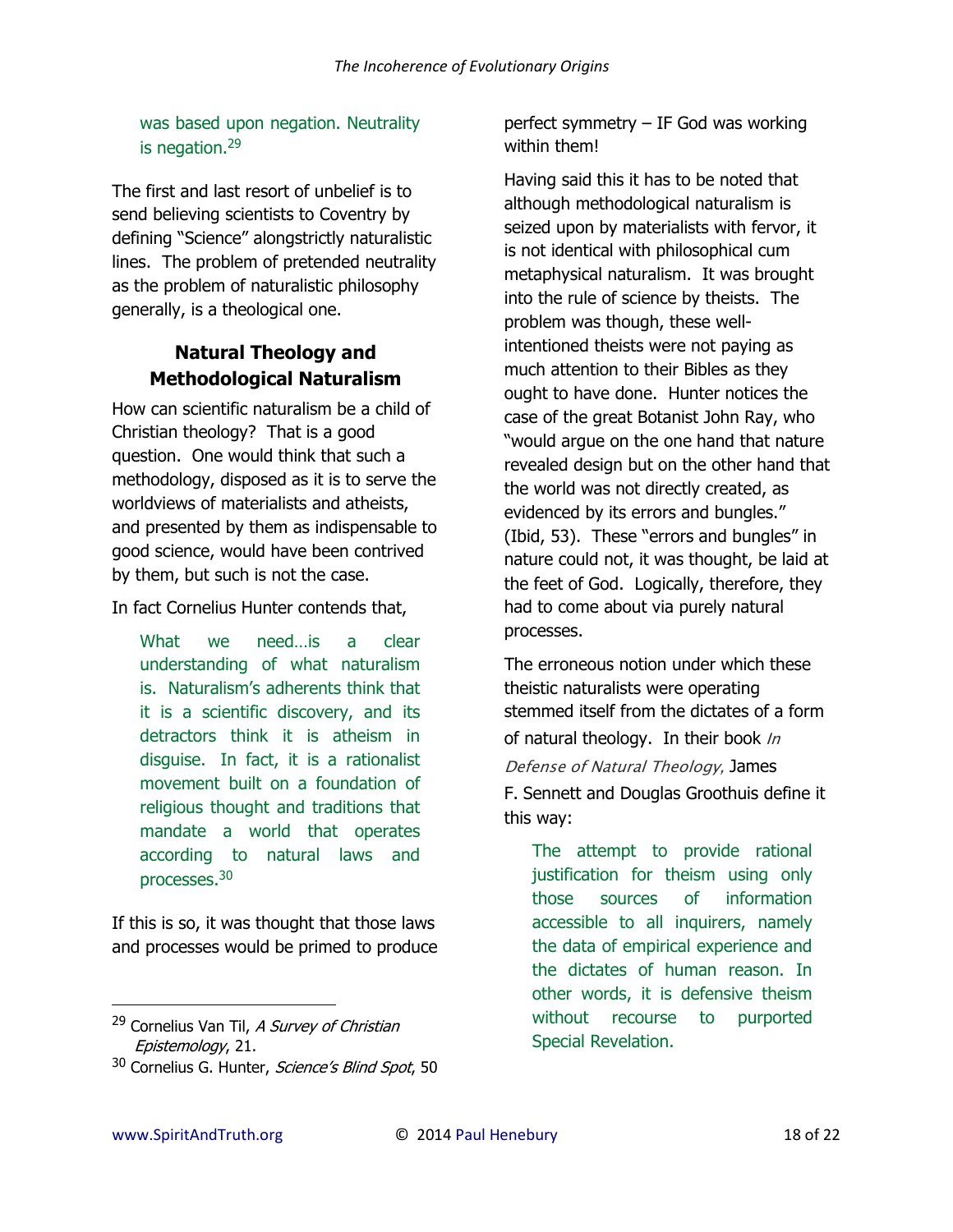I am not claiming that Sennett and Groothuis endorse Ray's position, but this definition does serve to show how such a position might come about, especially at the dawn of the modern scientific era. As time went on the anti-theists of the Enlightenment took hold of what the theists handed them and employed it with relish. Would that these theists had understood that the Natural Theology which they used to divine nature's "errors and bungles" was itself shot through with the same.

What causes still more friction is that those who like Natural Theology commonly call it General Revelation. But the two are very different. There is not an awful lot that I would agree with when it comes to the work of William Abraham, but he is quite right in separating the disciplines of General Revelation and Natural Theology. He says it well:

It has been common to run together General Revelation and Natural Theology, but this is clearly a mistake. The doctrine of General Revelation involves an assertion that God is revealed 'generally' in creation – Natural Theology involves an argument from general features of the universe to the proposition that God exists.<sup>31</sup>

The term General Revelation has often been co-opted by natural theologians to *mean* Natural Theology. But General Revelation is a doctrine which is subject to Scripture while Natural Theology selfconsciously is not.

Why this digression to talk about Natural Theology? Because it furnished the original conditions and the rationale for naturalism in science and is still often invoked (sometimes without knowing) by people, be they Christians or unbelievers, to defend methodological naturalism in science. Methodological naturalism came about through poor theology; it is a bastard-child of ill-understood doctrines, and it now legitimates itself through its associations with established scientific procedure and the requirements of evolutionary dogma. Nobody questions its credentials. It serves a bigger purpose.

Indeed, on some grounds not immediately dependent upon Natural Theology, even the evolution hypothesis is not incompatible with Christianity. For instance, Alvin Plantinga, though no evolutionist, in the first part of his *Where The Conflict Really Lies*, has shown that there is no *necessary* conflict between evolution and Christianity. But this is not to say that when it comes down to it there is no incompatibility. Agree with him or not, all Plantinga is saying is that certain approaches to Christian Theology – approaches dispensing with plain interpretation and the problem of death and thorns before the Fall – can theoretically incorporate Neo-Darwinian views.

#### **Two Large Obstacles**

Of course, two very large obstacles get in the way of "Theistic Evolution". The first is

 $31$  William J. Abraham, Crossing the Threshold of Divine Revelation, 67 n.7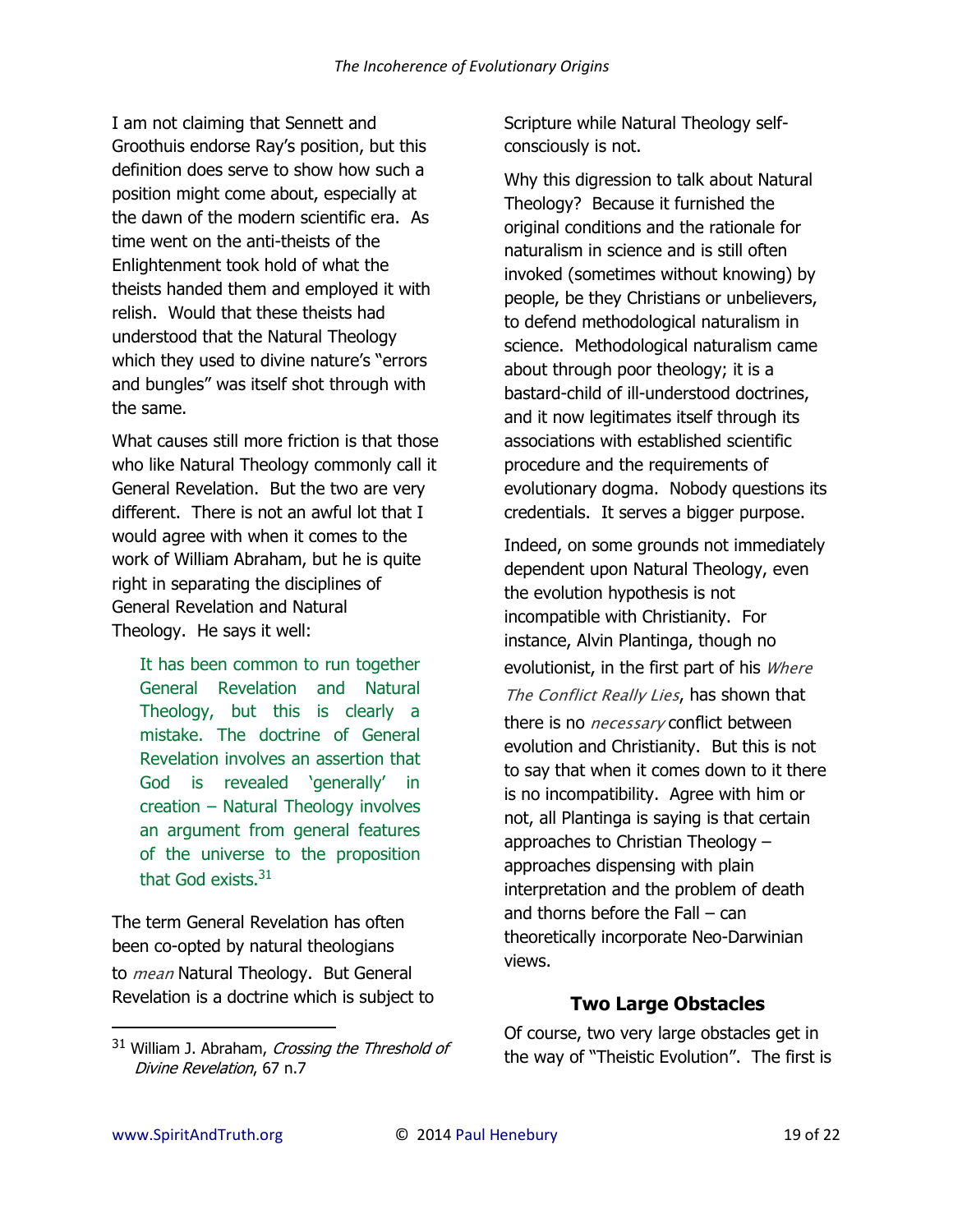the actual text and theology of the Bible, which, if it can perhaps be understood to permit old-earth scenarios, cannot without rude discomfort accommodate evolution and the survival of the fittest. But I am not concerned with that here. It is the second obstacle which I wish to ponder; and that is, the illogic of evolution and evolutionary descriptions of origins.

In these articles I have tried to pinpoint several logical errors in standard evolutionary ideas. I have shown that without the biblical God to ensure that the future will be like the past the whole scientific edifice teeters upon the fallacy of begging the question. I have shown several other incoherences along the way. Still another one is provided by Hunter when he explains about the use of predictions to fortify a theory which is wrong. He gives the example of Ptolemy and observes,

In fact, the idea that an evidence proves a theory is a logical fallacy known as affirming the consequent. So we need to be careful when using predictions to evaluate the truth value of a theory.<sup>32</sup>

This second problem of incoherence will only intensify over time. The tide is turning. Design and Information-theory are pressing their claims. One such designed marvel which was discovered using the tools of science, but fully detectable without methodological

naturalism is the [Kinesin](http://www.discovery.org/multimedia/video/2014/05/the-workhorse-of-the-cell-kinesin-2/http:/www.discovery.org/multimedia/video/2014/05/the-workhorse-of-the-cell-kinesin-2/)<sup>33</sup>. The kinesin is a sort of micro-robotic lacky which walks up and down microtubule highways on two globular feet, hauling things many times its size from one place to another within the cell.

We all know about DNA, but most are not aware of the fact that the "junk" DNA predicted by evolutionists like Philip Kitcher have been shown up to be false, while the predictions of creationist and intelligent design advocates that there would be hardly any surplus has been verified. Here is a articulate description of DNA:

Everyone agrees on how DNA functions; it is a system for coding and storing information. The information is the specific makeup of proteins that the cell manufactures as well as for retrieving that information and sending it to the protein-making factories in the cell. But if what it stores is information, then the message cannot itself be a property of the system. For example the English behind the words on this page doesn't come from the paper and ink that carry the words, it comes for me and not from the paper. In the same way, the information doesn't come from the DNA or the chemicals that make it up and this means that something imposed the information on the DNA and the natural process can't do that because natural

l 33

<sup>32</sup> Science's Blind Spot, 74.

[http://www.discovery.org/multimedia/video/](http://www.discovery.org/multimedia/video/2014/05/the-workhorse-of-the-cell-kinesin-2/) [2014/05/the-workhorse-of-the-cell-kinesin-2/](http://www.discovery.org/multimedia/video/2014/05/the-workhorse-of-the-cell-kinesin-2/)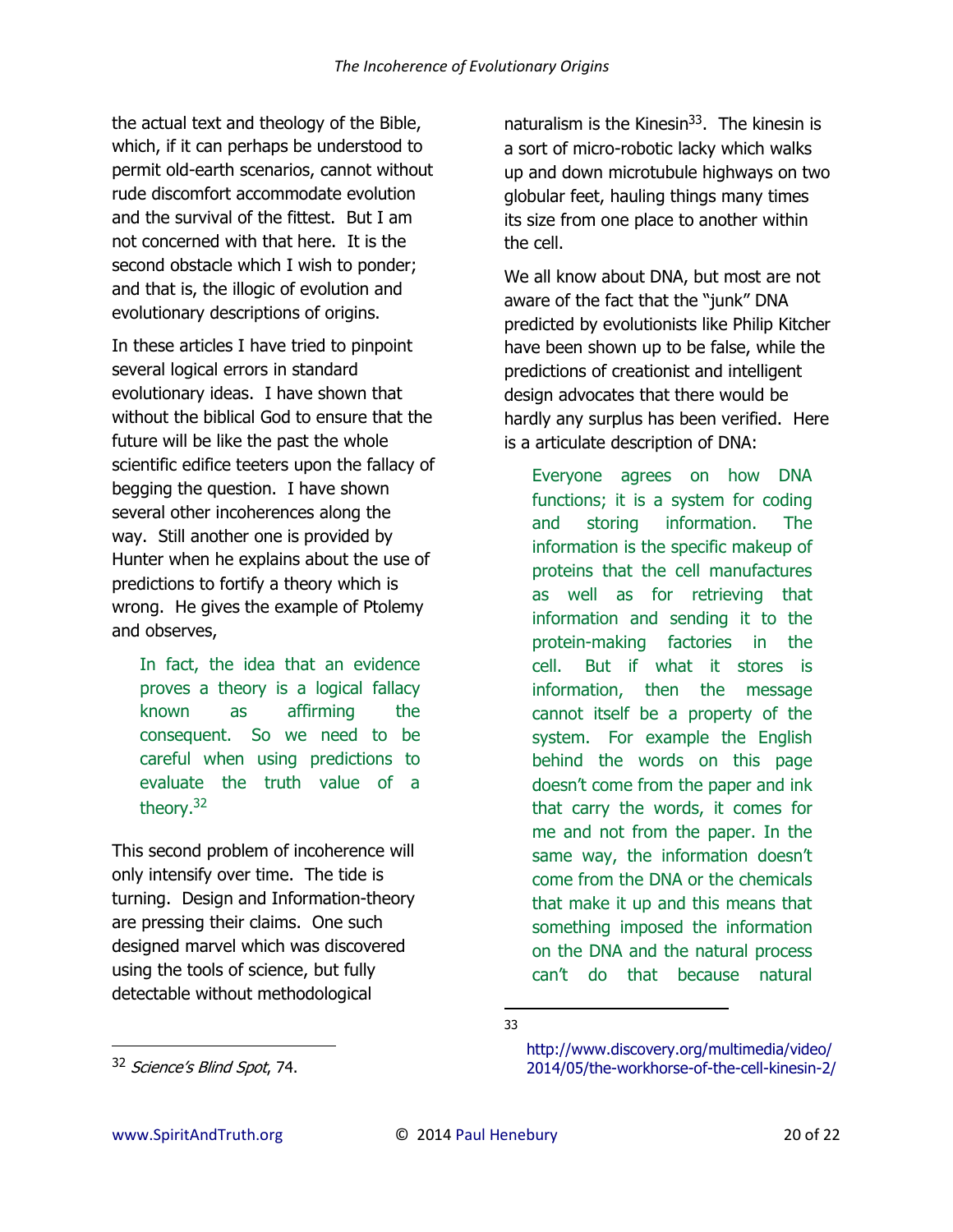process just works by the properties of the things involved and information transcends these properties.<sup>34</sup>

The information is even stored on smaller "files" within larger "files" just like on our computers. It is irrational to put this down to undirected non-teleological forces.

Energy must be controlled and directed to achieve particular goals and complete certain tasks, often entailing detailed specificity. This is to say, in every instance we have observed it requires a code and finely-tuned constants to produce complex specific characteristics such as we see all around us in the world, from photosynthesis to DNA and a thousand instances beside. Our increasing awareness of this fact, in tandem with what is now known of the amazing complexity and breathtaking precision of living systems has brought the concept of *information* center-stage.

To give just one example: Every cell contains at least 10,000,000,000,000 bits of information. It contains the whole code needed to build the organism of which it is a part! It contains factories and distribution systems which make two thousand proteins every second! It would take (at time of writing) a supercomputer 10 to the  $127<sup>th</sup>$  power (10 followed by 127 zeroes) years to achieve what real proteins do in*seconds* in terms of generation! And we are supposed to believe matter and motion and the laws of physics evolved it?

The onset of the computer age has put Information on the map as a third aspect of reality which must be contended with. A worldview that ignores the science of information or that cannot account for information at the most rudimentary level of existence is not a coherent account of the world. Indeed, Bruce Alberts, former President of the National Academy of Sciences in the U.S. has said that scientists will have to take design courses in order to help them comprehend what is being uncovered.

Everyone knows that matter is the main vehicle for information. But as Varghese rightly asks,

How did it become a vehicle for codes and blueprints? We know it takes intelligence to decode the information transmitted by matter. But if decoding requires intelligence, how about the encoding? If information exists prior to matter, what is its source? $35$ 

A little earlier he notices that Noam Chomsky says that human language cannot come from animal communication systems because of the presence of syntactical and semantic rules (Ibid, 417). Indeed, anyone who knows anything about the languages of the ancient world is aware of the fact that the further back one goes, the more complicated the languages become.

Professor Werner Gitt, former Head of the Dept. of Information Technology at the

 $\overline{a}$ 

<sup>&</sup>lt;sup>34</sup> C. John Collins, *Science and Faith*, 276-277

<sup>&</sup>lt;sup>35</sup> R. A. Varghese, *The Wonder of the* World, 423.